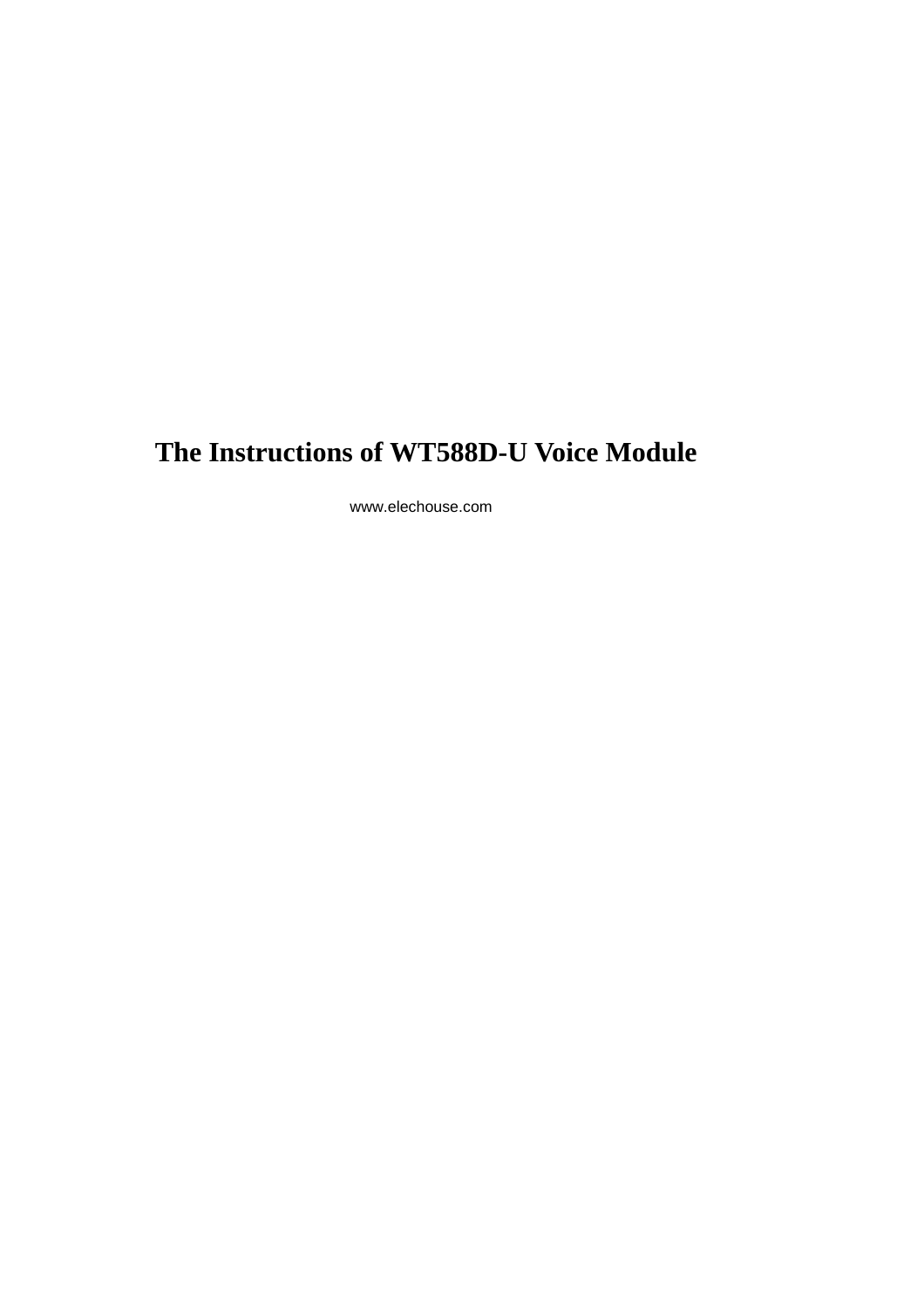| $2_{\sim}$                                                                              |  |
|-----------------------------------------------------------------------------------------|--|
|                                                                                         |  |
|                                                                                         |  |
| 5 <sub>1</sub>                                                                          |  |
| 6.                                                                                      |  |
|                                                                                         |  |
|                                                                                         |  |
|                                                                                         |  |
|                                                                                         |  |
|                                                                                         |  |
|                                                                                         |  |
|                                                                                         |  |
|                                                                                         |  |
|                                                                                         |  |
|                                                                                         |  |
|                                                                                         |  |
|                                                                                         |  |
|                                                                                         |  |
|                                                                                         |  |
|                                                                                         |  |
|                                                                                         |  |
|                                                                                         |  |
|                                                                                         |  |
|                                                                                         |  |
|                                                                                         |  |
|                                                                                         |  |
|                                                                                         |  |
|                                                                                         |  |
|                                                                                         |  |
|                                                                                         |  |
|                                                                                         |  |
|                                                                                         |  |
|                                                                                         |  |
|                                                                                         |  |
| 9.1. Typical Application Circuit of Key to Control (PWM output, 5V Supply)  16          |  |
| 9.2. Typical Application Circuit of Keys to Control (PWM output, 3.3V Supply)  16       |  |
| 9.3. Typical Application Circuit of Keys to Control (DAC output)  17                    |  |
| 9.4. Typical Application of Frst-line Serial Cntrol Circuit (PWM Output)  17            |  |
| 9.5. Typical Application of First-line Serial Control Circuit (DAC Output)  17          |  |
| 9.6、One-Wire Serial Port MCU5V Power/ Module 3.3V Power Supply Application circuit (PWM |  |
|                                                                                         |  |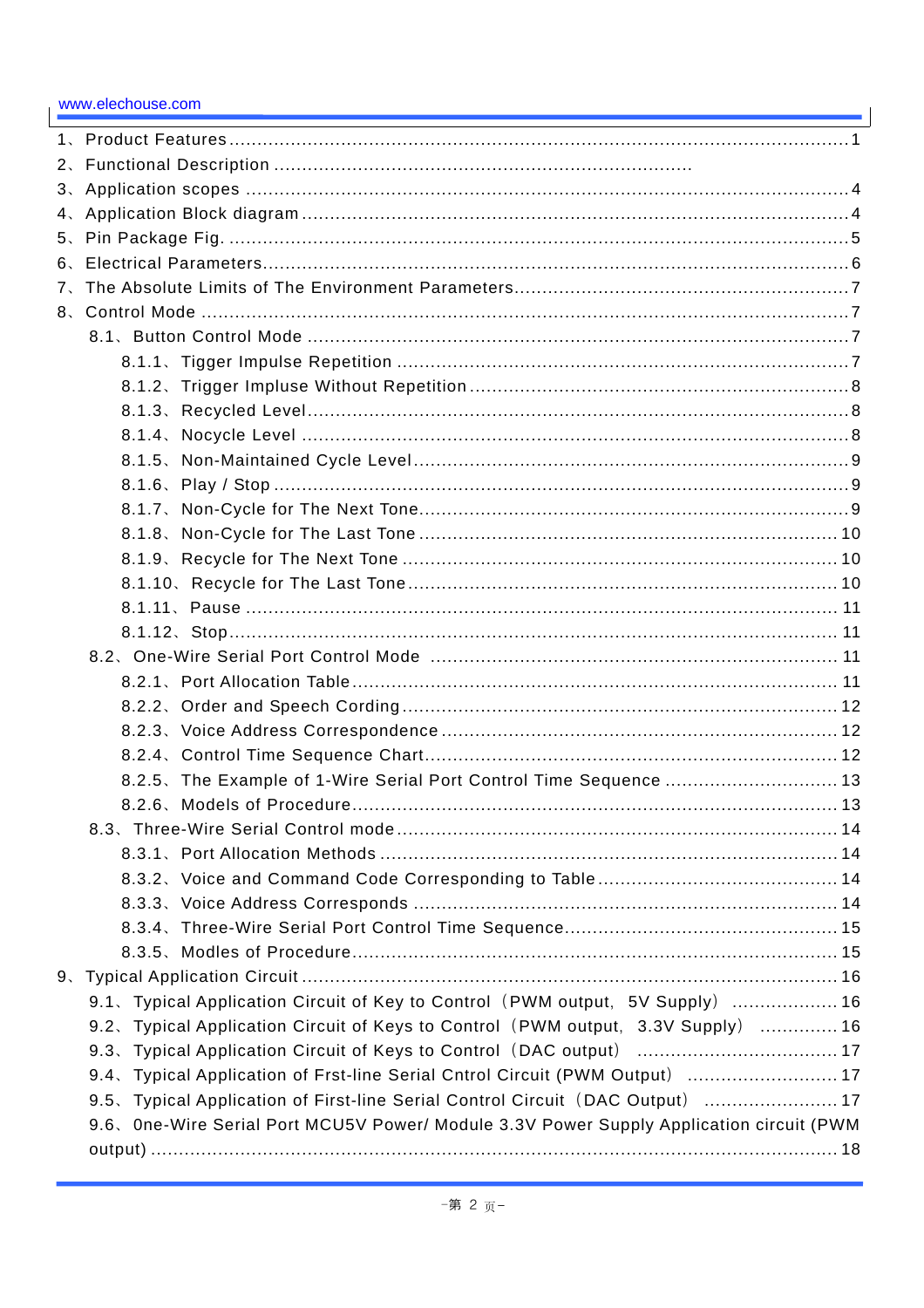| 9.7. Three-Wire Serial Control of Typical Application circuit (PWM output)  19         |  |
|----------------------------------------------------------------------------------------|--|
| 9.8. Three-wire serial control of a typical application circuit (DACoutput)  19        |  |
| 9.9. Three-wire serial MCU5V power / module 3.3V power supply application circuit (PWM |  |
|                                                                                        |  |
|                                                                                        |  |
|                                                                                        |  |
|                                                                                        |  |
|                                                                                        |  |
|                                                                                        |  |
|                                                                                        |  |
|                                                                                        |  |

### **1**、**Product features**

- $\triangleright$  Package of 28 pins module, which can be replaced memory for gainting different lengths of storage time.
- $\triangleright$  Support SPI-Flash, which 's capacity is 2M bit ~ 32M (Note: 1byte = 8bit)
- ¾ WT588D-20SS voice used as a control core chip.
- $\triangleright$  Embedded human voice processor, feel very natural and sweet.
- $\triangleright$  Good audio quality output for 13Bit/DA converter and 12Bit/PWM processing of audio.
- $\triangleright$  Support for loading 6K ~ 22KHz audio sampling rate.
- $\triangleright$  PWM output can directly promote 0.5W/8 $\Omega$  speakers and plenty of current.
- $\triangleright$  Support DAC / PWM output
- $\triangleright$  Support for loading WAV audio format.
- ¾ Support key control mode, one-wire serial control mode, three-wire serial control mode.
- $\triangleright$  A variety of IO trigger ways can be seted to in button control mode.
- $\triangleright$  The way of BUSY signal output can be set in a random manner.
- $\blacktriangleright$  Loading no more than 500 segments voice for editing.
- ¾ Address bit is controled by 220 segments voice, but a single address bit just can load up to 128.
- $\triangleright$  Voice player to enter the sleep mode to stop immediately.
- ¾ It is simple interface and convenient because of using WT588D Voice Chip that benefited to exert its functions.
- $\triangleright$  A lot of operations can be finished in software. Such as setup control mode, inserting voice, compositing voice, calling voice, etc.
- $\triangleright$  Free to insert mute, mute time range 10ms ~ 25min.
- ¾ Support online USB download / offline USB download. What's more, it also can download data to SPI-Flash even if WT588D-U are working.
- $\triangleright$  Operating voltage: DC2.8V ~ 5.5V.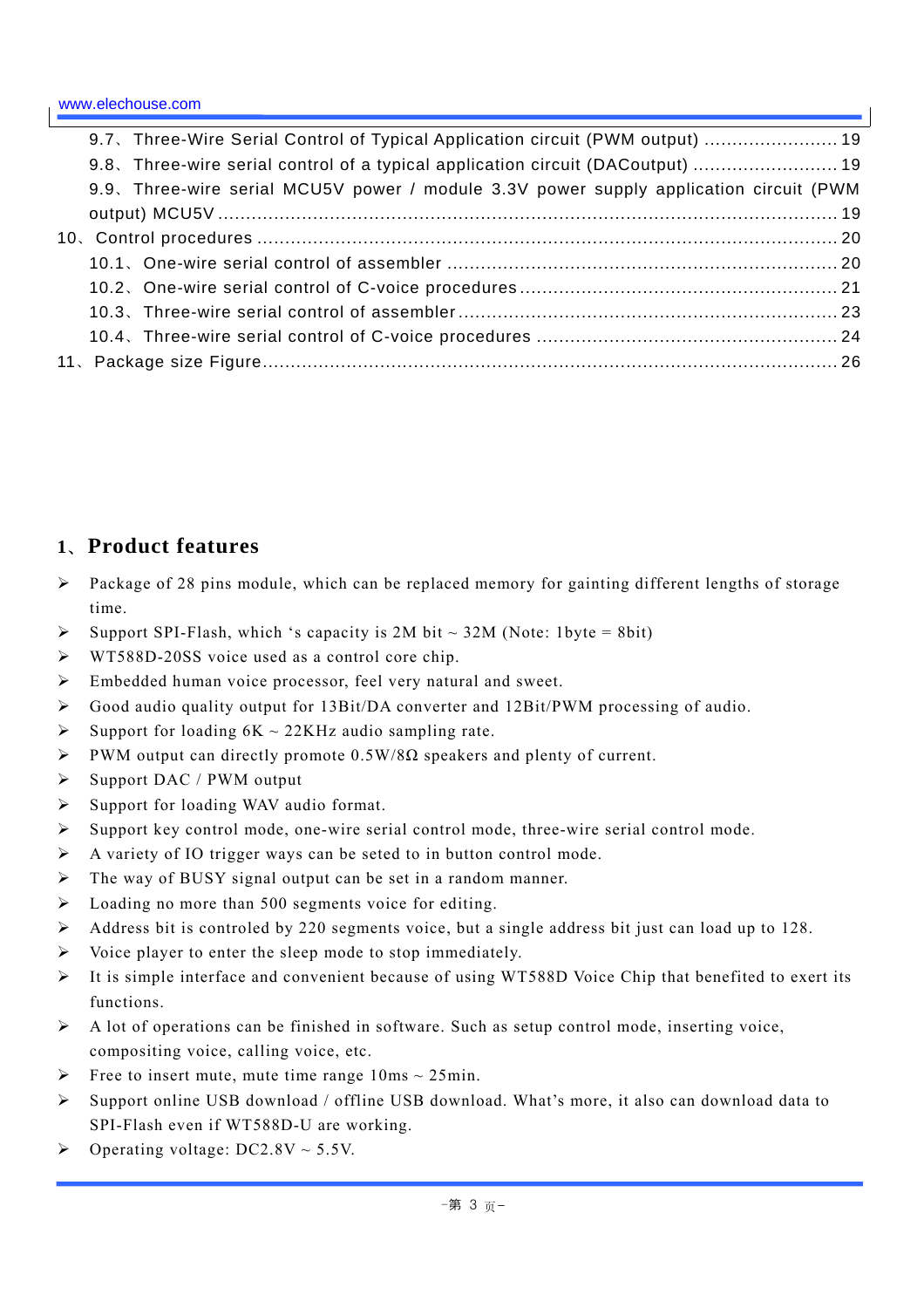- $\triangleright$  dormant current less than 10uA
- $\triangleright$  Powerful anti-jamming. Widely used in the industrial field.

### **2**、**Functional Description**

Button control mode is flexible to trigger and free to set any button to re-trigger .There are 15 trigger ways. Including trigger Impulse Repetition , trigger pluse Without Repetition , invalidation keys, no cycle Level , Recycled Level , Non-Maintained Cycle Level, Non-Cycle for The Last One ,Non-Cycle for The Next One , Cycle for The Last One , Cycle for The Next One, Volume +, Volume -, play / pause, stop, play / stop, etc . One-wire serial control mode and three-wire serial control mode, not only can control voice play, stop, loop play and volume size by the MCU, but also can direct triggering any voice in address bit from 0 to 219.

### **3**、**application scopes**

Widely range of applications. Almost related to all the voice places, such as Stop devices, annunciators , reminder, alarm clock, learning machine, intelligent home appliances, therapeutic equipment, electronic toys, telecommunications, reversing radar and a variety of automatic control devices, etc. Technology meet up to the requirements of industries application.

### **4**、**Application block diagram**

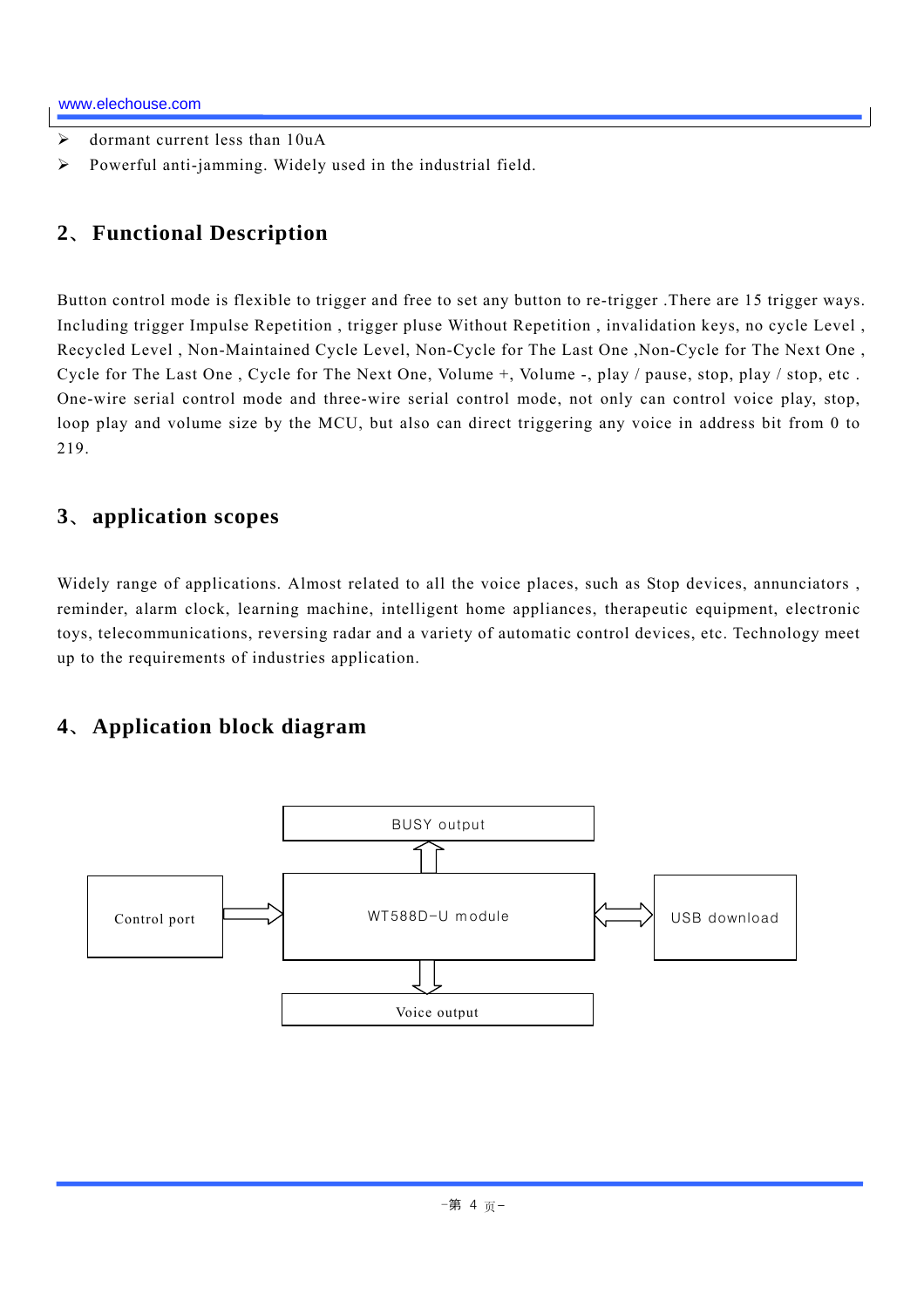| $\overline{2}$<br>$\overline{3}$<br>$\overline{4}$<br>5<br>6<br>7<br>8<br>$\overline{9}$<br>10<br>11<br>12<br>13 | N <sub>C</sub><br>ΝC<br>NC<br>N <sub>C</sub><br>NC<br>NС<br>RESET<br>DAC<br>$PW M +$<br>PW M<br>P <sub>14</sub><br>P <sub>13</sub> | VDD-USB<br>$D+$<br>I)<br>GND<br>NC<br>NC<br><b>VDD</b><br>BUSY<br>VCC<br>P <sub>00</sub><br>P01<br>P02 | 28<br>27<br>26<br>25<br>24<br>23<br>22<br>21<br>$\overline{20}$<br>19<br>18<br>17<br>16 |
|------------------------------------------------------------------------------------------------------------------|------------------------------------------------------------------------------------------------------------------------------------|--------------------------------------------------------------------------------------------------------|-----------------------------------------------------------------------------------------|
| 14                                                                                                               | P <sub>16</sub><br><b>GND</b>                                                                                                      | P03<br>P <sub>15</sub>                                                                                 | 15                                                                                      |

**Pin Description**

| Package                 | Pins mark       | <b>Brief</b>  | <b>Functional Description</b>                             |  |  |
|-------------------------|-----------------|---------------|-----------------------------------------------------------|--|--|
| pins                    |                 |               |                                                           |  |  |
| $\vert$ 1               | <b>NC</b>       | <b>NC</b>     | blank                                                     |  |  |
| $\boxed{2}$             | NC              | NC            | blank                                                     |  |  |
| $\overline{\mathbf{3}}$ | NC              | NC            | blank                                                     |  |  |
| $\boxed{4}$             | <b>NC</b>       | <b>NC</b>     | blank                                                     |  |  |
| $\boxed{5}$             | <b>NC</b>       | <b>NC</b>     | blank                                                     |  |  |
| 6                       | NC              | NC            | blank                                                     |  |  |
|                         | <b>RESET</b>    | <b>RESET</b>  | Reset pin                                                 |  |  |
| 8                       | <b>DAC</b>      | <b>DAC</b>    | DAC Audio output pin, need an external amplifier to drive |  |  |
|                         |                 |               | speaker                                                   |  |  |
| $\overline{9}$          | $PWM+$          | $PWM+$        | PWM+ Audio output pin, which can<br>directly drive        |  |  |
|                         |                 |               | speaker with the PWM-                                     |  |  |
| 10                      | $PWM -$         | $PWM-$        | PWM- Audio output pin, which can<br>directly drive        |  |  |
|                         |                 |               | speaker with the PWM+                                     |  |  |
| 11                      | P <sub>14</sub> | SPI-FLASH DI  | use for external download manager                         |  |  |
| $\boxed{12}$            | P <sub>13</sub> | SPI-FLASH_DO  | use for external download manager                         |  |  |
| $13$                    | P <sub>16</sub> | SPI-FLASH_CLK | use for external download manager                         |  |  |
| $14$                    | GND             | GND           | GND                                                       |  |  |
| $15$                    | P <sub>15</sub> | SPI-FLASH_CS  | use for external download manager                         |  |  |
| $16$                    | P03             | K4/CLK/DATA   | Button / three-wire clock / one-wire data input pin       |  |  |
| $\boxed{17}$            | P <sub>02</sub> | K3/CS         | Button / three-wire chip input pin                        |  |  |
| $18$                    | P01             | K2/DATA       | Button / three-wire data input pin                        |  |  |
| $19$                    | <b>P00</b>      | K1            | <b>Button</b>                                             |  |  |
| 20                      | <b>VCC</b>      | <b>VCC</b>    | Analog power supply input pin                             |  |  |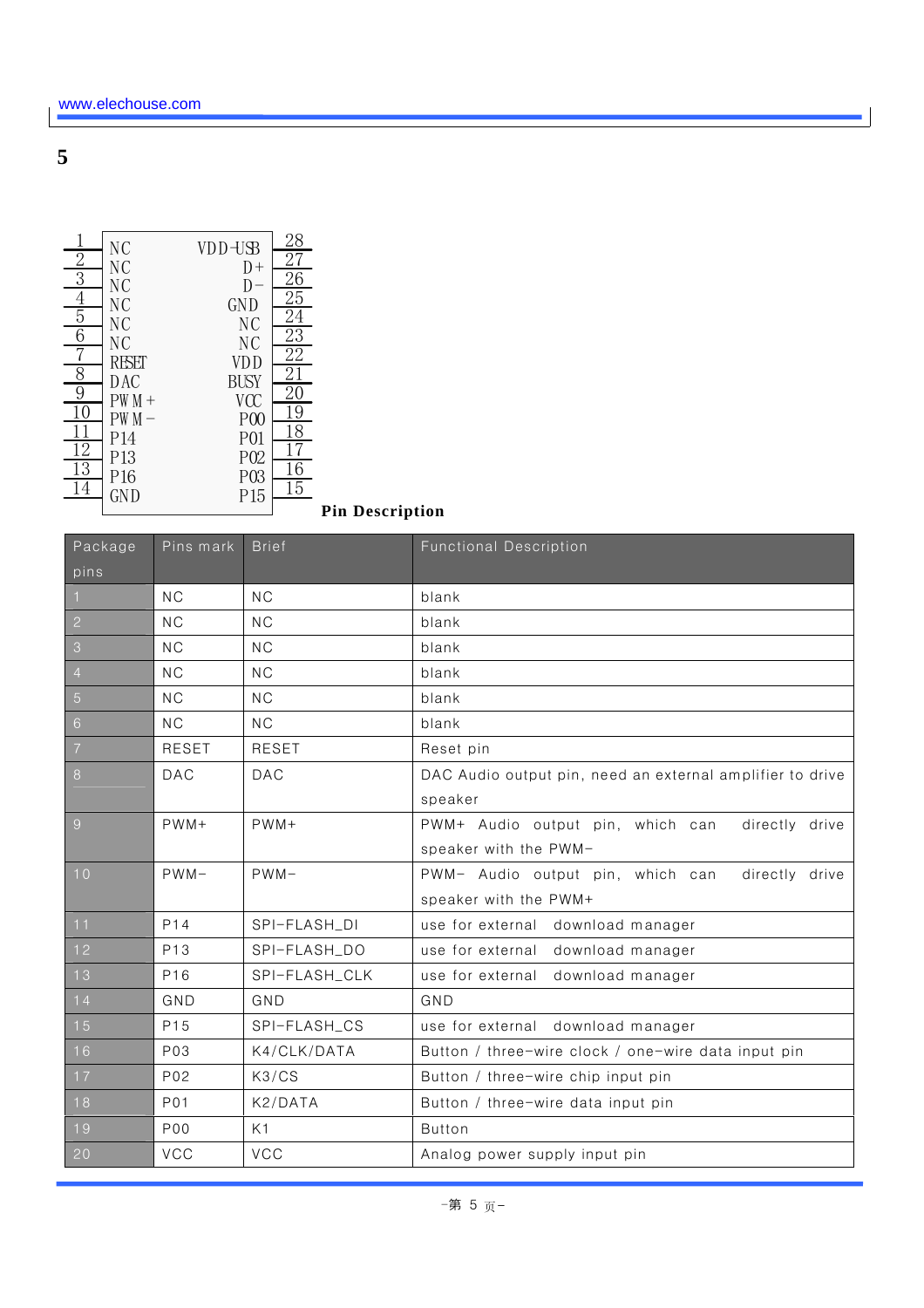| $\boxed{21}$ | <b>BUSY</b> | <b>BUSY</b> | busy signal output pin          |  |  |  |  |
|--------------|-------------|-------------|---------------------------------|--|--|--|--|
| 22           | <b>VDD</b>  | <b>VDD</b>  | Data power supply input pin     |  |  |  |  |
| 23           | NC.         | ΝC          | blank                           |  |  |  |  |
| 24           | NC.         | ΝC          | blank                           |  |  |  |  |
| 25           | GND         | GND         | <b>USB</b><br>GND               |  |  |  |  |
| 26           | $D-$        | USB_DATA-   | <b>USB</b><br>data              |  |  |  |  |
| 27           | $D+$        | USB_DATA+   | <b>USB</b><br>data              |  |  |  |  |
| 28           | VDD_USB     | VDD_USB     | <b>USB</b><br>positive<br>power |  |  |  |  |

Note:Pin25,26,27,28 use to download for other USB slot.

## **6**、**electrical parameters**

| $V_{DD} - V_{SS} = 4.5V$ , TA = 25°C, No load |  |
|-----------------------------------------------|--|
|                                               |  |

| Parameter                                        | marker           | Environmental conditions            | min                | Typical                  | Max                      | Units  |
|--------------------------------------------------|------------------|-------------------------------------|--------------------|--------------------------|--------------------------|--------|
| Operating voltage                                | $V_{DD}$         | $F_{sys} = 8 MHz$                   | 2.8                |                          | 5.5                      | $\vee$ |
| No load<br><b>Operating Current</b><br>$1_{OP1}$ |                  |                                     | $\equiv$           | 4.5                      | 5.5                      | mA     |
| Stop current                                     | $1_{D22}$        | No load                             | $\qquad \qquad -$  | $\mathbf{1}$             | $\overline{2}$           | uA     |
| Dormancy                                         | $1_{OP2}$        | No load                             | $\qquad \qquad -$  | 650                      |                          | uA     |
| current-mode                                     |                  |                                     |                    |                          |                          |        |
| Low-voltage input                                | $V_{\text{II}}$  | All pin input                       | $V_{SS}$           | $\overline{\phantom{0}}$ | 0.3V <sub>DD</sub>       | $\vee$ |
| high-voltage input                               | V <sub>IH</sub>  | All pin input                       | 0.7V <sub>DD</sub> | $\overline{\phantom{0}}$ | V <sub>DD</sub>          | V      |
| Input currentBP1,                                | $I_{IN1}$        | $V_{1N} = 0V$                       | $-5$               | $-9$                     | $-14$                    | uA     |
| BP2、RESET                                        |                  | Pull-up resistance=500KΩ            |                    |                          |                          |        |
| Input currentBP1,<br>I <sub>IN2</sub>            |                  | $V_{1N} = 0V$                       | $-15$              | $-30$                    | $-45$                    | uA     |
| BP2、RESET                                        |                  | $P$ ull-up resistance=150K $\Omega$ |                    |                          |                          |        |
|                                                  | $I_{OL}$         | $VDD=3V$ , $VOUT=0.4V$              | 8                  | 12                       | $\equiv$                 | mA     |
| output<br>current                                | $I_{OH}$         | $VDD=3V$ , $VOUT=2.6V$              | $-4$               | $-6$                     | $\overline{\phantom{0}}$ | mA     |
| (BPO)                                            | $I_{OL}$         | $VDD=4.5V$ , $VOUT=1.0V$            | $\qquad \qquad -$  | 25                       | $\overline{\phantom{0}}$ | mA     |
|                                                  | Тон              | $VDD=4.5V$ , $VOUT=2.6V$            | $\equiv$           | $-12$                    | $\qquad \qquad -$        | mA     |
| output<br>current                                | $I_{OL}$         | $VDD=3V$ , $VOUT=0.4V$              | $\overline{4}$     | 10                       | $\equiv$                 | mA     |
| (BP1)                                            | $I_{OH}$         | VDD=3V, VOUT=2.6V                   | $-4$               | $-6$                     | $\overline{\phantom{0}}$ | mA     |
| output<br>current                                | $I_{OL1}$        | $RL = 8 \Omega$                     | $+200$             | $\overline{\phantom{0}}$ | $\overline{\phantom{0}}$ | mA     |
| $PWM+/PWM-$                                      | $I_{OH1}$        | $[$ PWM+ $]$ -- $[$ RL $]$ --       | $-200$             | $\equiv$                 | $\overline{\phantom{0}}$ | mA     |
|                                                  |                  | $[$ PWM- $]$                        |                    |                          |                          |        |
| DAC Max current                                  | $I_{\text{DAC}}$ | $RL = 100 \Omega$                   | $-2.4$             | $-3.0$                   | $-3.6$                   | mA     |
|                                                  |                  |                                     | $-4.0$             | $-5.0$                   | $-6.0$                   |        |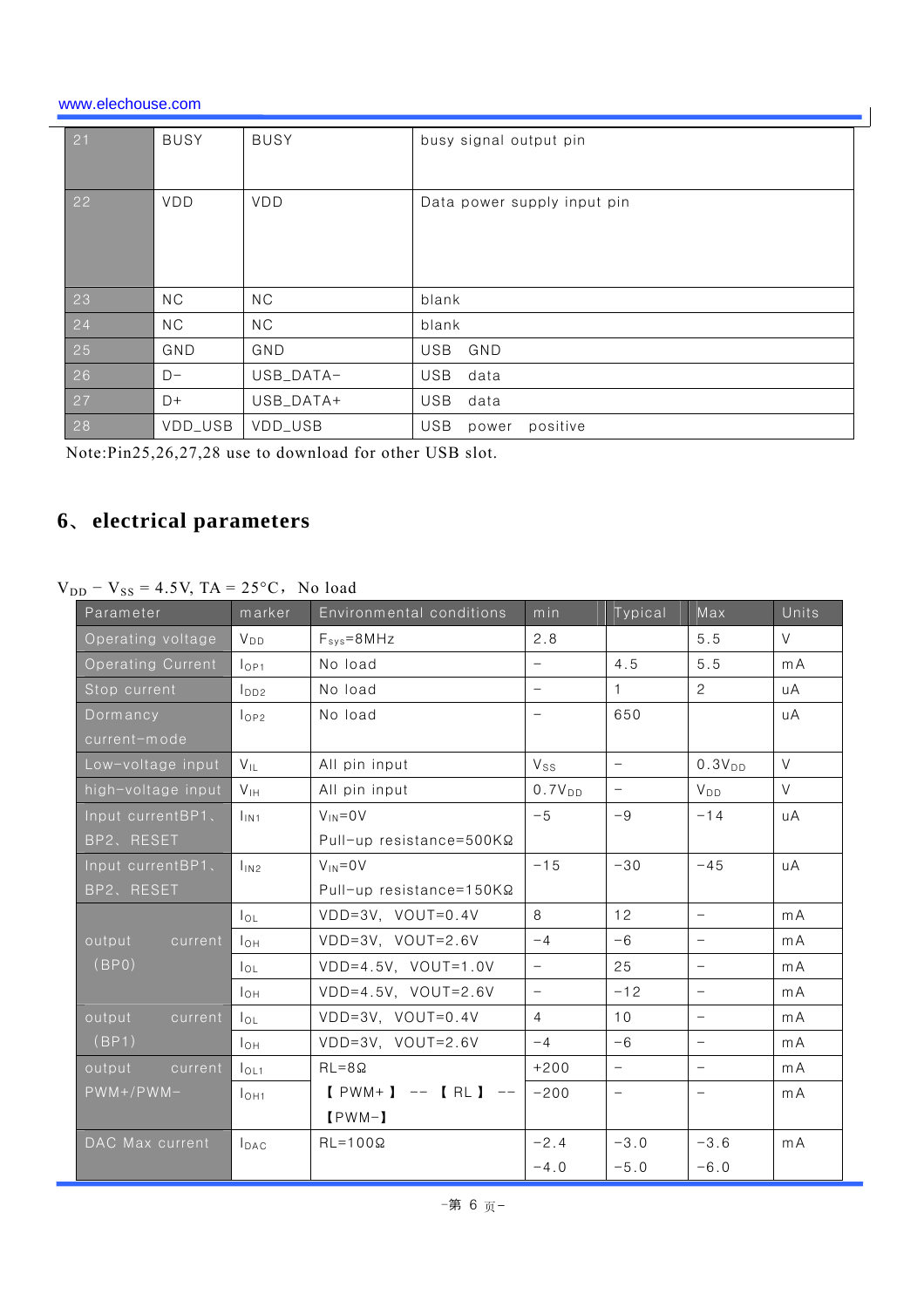www.elechouse.com

| Pull-up | resistor | $\P$ $\mathsf{R}_{\mathsf{PL}}$ | $ -$<br>◡ | 50 | 225 |  |
|---------|----------|---------------------------------|-----------|----|-----|--|
| test    |          |                                 |           |    |     |  |

#### **7**、**Absolute limits of the environment parameters**

| parameters       | marker            | Environmental | rating                              | units        |
|------------------|-------------------|---------------|-------------------------------------|--------------|
|                  |                   | conditions    |                                     |              |
| power            | $V_{DD} = V_{SS}$ |               | $-0.3$ $+7.0$                       |              |
| Input voltage    | $V_{IN}$          | input         | $V_{SS}$ -0.3 $\tilde{V}_{DD}$ +0.3 |              |
| Storage          | <b>TSTG</b>       |               | $-55$ $+150$                        | $^{\circ}$ C |
| temperature      |                   |               |                                     |              |
| Used temperature | OPR               |               | $-40$ $+85$                         | $^{\circ}$ C |

#### **8**、**control mode**

#### **8.1**、**Buttons Control Mode**

Pins can directly trigger a function of chip to work. Each pin of the trigger can be set individually. Shockproof time of this mode time is about 10ms. There are 15 trigger ways. Including trigger Impulse Repetition , trigger pluse Without Repetition , invalidation keys, no cycle Level , Recycled Level , Non-Maintained Cycle Level, Non-Cycle for The Last Tone ,Non-Cycle for The Next Tone, Cycle for The Last Tone, Cycle for The Next Tone, Volume +, Volume -, play / pause, stop, play / stop, etc. see the following trigger timing diagram. For more details, see the following chart:

### **8.1.1**、**Trigger Impulse Repetition**



**Note:** Negative trigger pulse. When the I / O port inspects the falling edge (for example, the I / O port click short-circuit to GND), Voice will be broadcast .If do that again when the Voice are still playing, the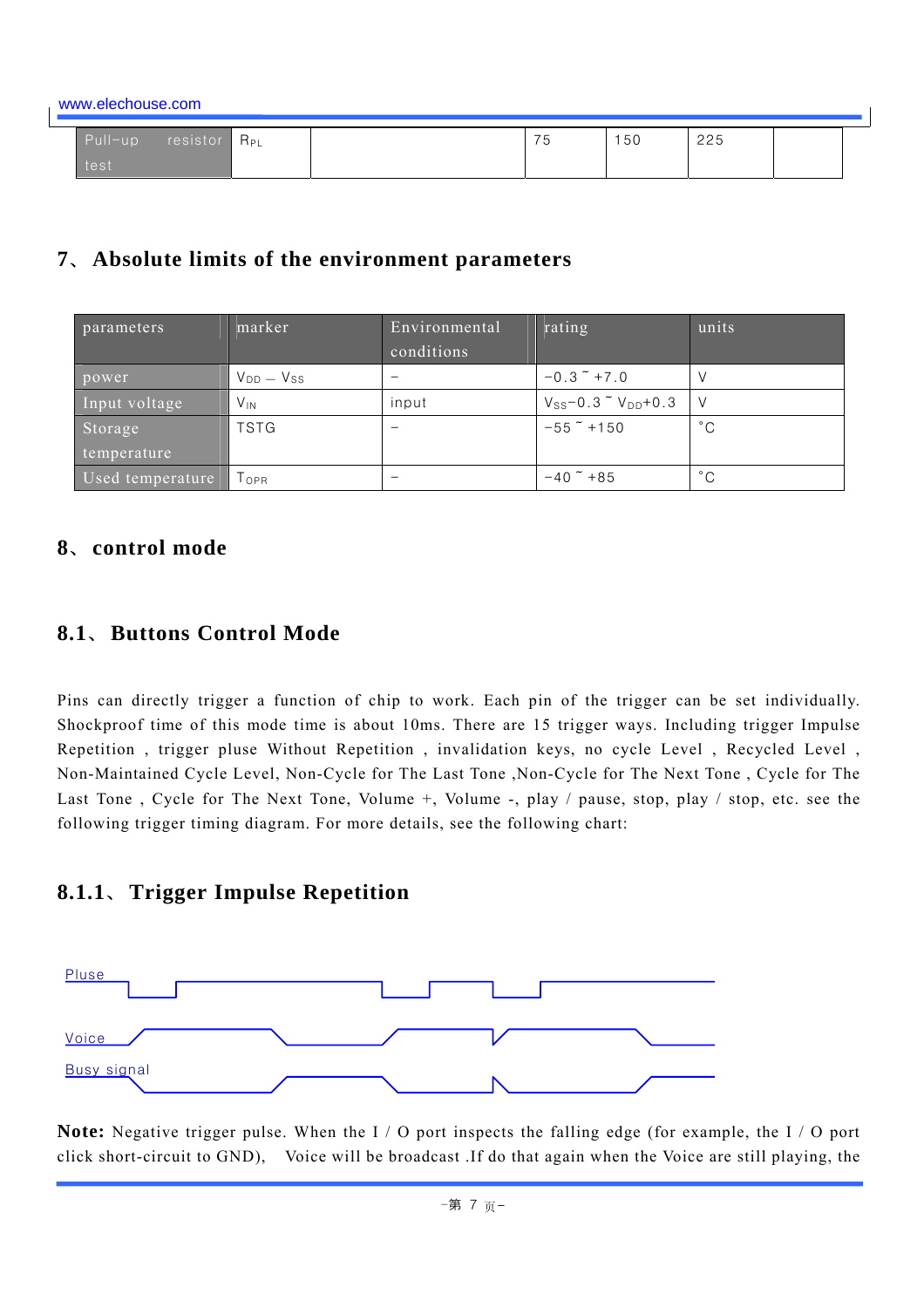voice will be interrupted and replay. Therefore, it will be replay as long as has falling edge signal.

#### **8.1.2**、**Trigger Impluse Without Repetition**



**Note:** Negative trigger pulse. When the I / O port inspects the falling edge (for example, the I / O port click short-circuit to GND), Voice will be broadcast. If do that again when the voice are still playing , the voice will not be interrupted and continue to broadcast. To be valid unless the voice at an end and inspects the falling edge.

#### **8.1.3**、**Recycled Level**



**Note:** High level stops when the I / O port is low and keep play. Continue to keep a low level even if the first time is over. It will go along replay until change into high level. Low level has sound. High level hasn't.

### **8.1.4**、**No Cycle Level**



**Note:** Trigger level. High level stops when the I / O port is low and keep play. I will be not Continue to play even if the first time is over and keep a low level. The voice just play one time after being triggered.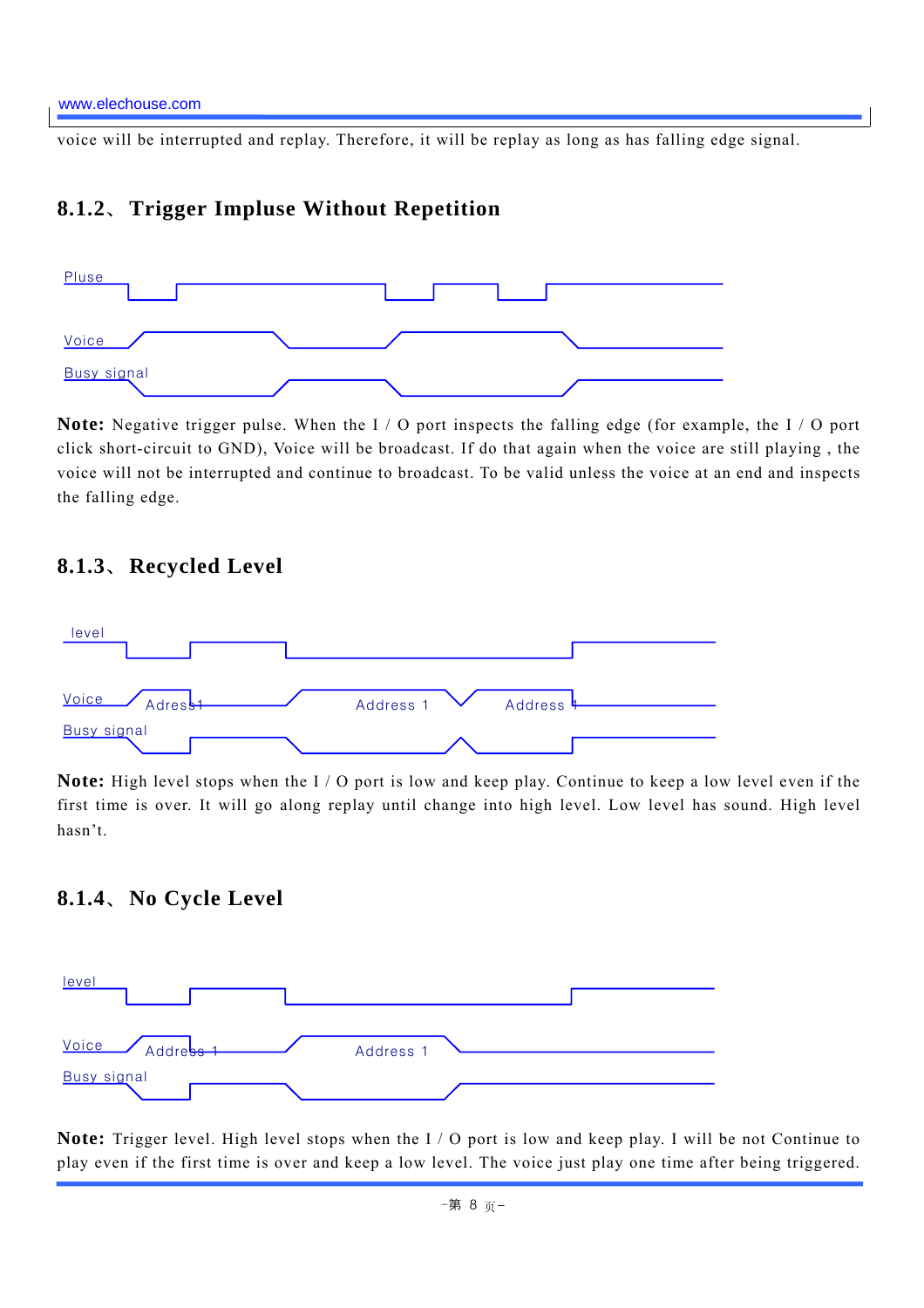If you need to replay, please make the I / O port at high level, and then pull low. Finally, keep it at low level .The end.

#### **8.1.5**、**Non-Maintained Cycle Level**



**Note:** Negative Pulse /trigger Level. When the I / O port at low level and keep playing, at the same time, high level don't stop until the voice is over. When the end of the first time. If keep at the low level, it will continue to repeat .If not, when finish it will stop automatically.

#### **8.1.6**、**Play/Stop**



**Note:** Negative trigger pulse. Negative pulse starts to play when the next one stop. Whether the voice is in play or not must in accordance with this regulation.

**8.1.7**、**Non-Cycle for The Next Tone** 



**Note:** Negative trigger pulse. Trigger with a button to play a sound. A pulse plays a piece, the next pulse plays the next piece .It doesn't stop until the last piece is finished. Repeat the same operation. Can only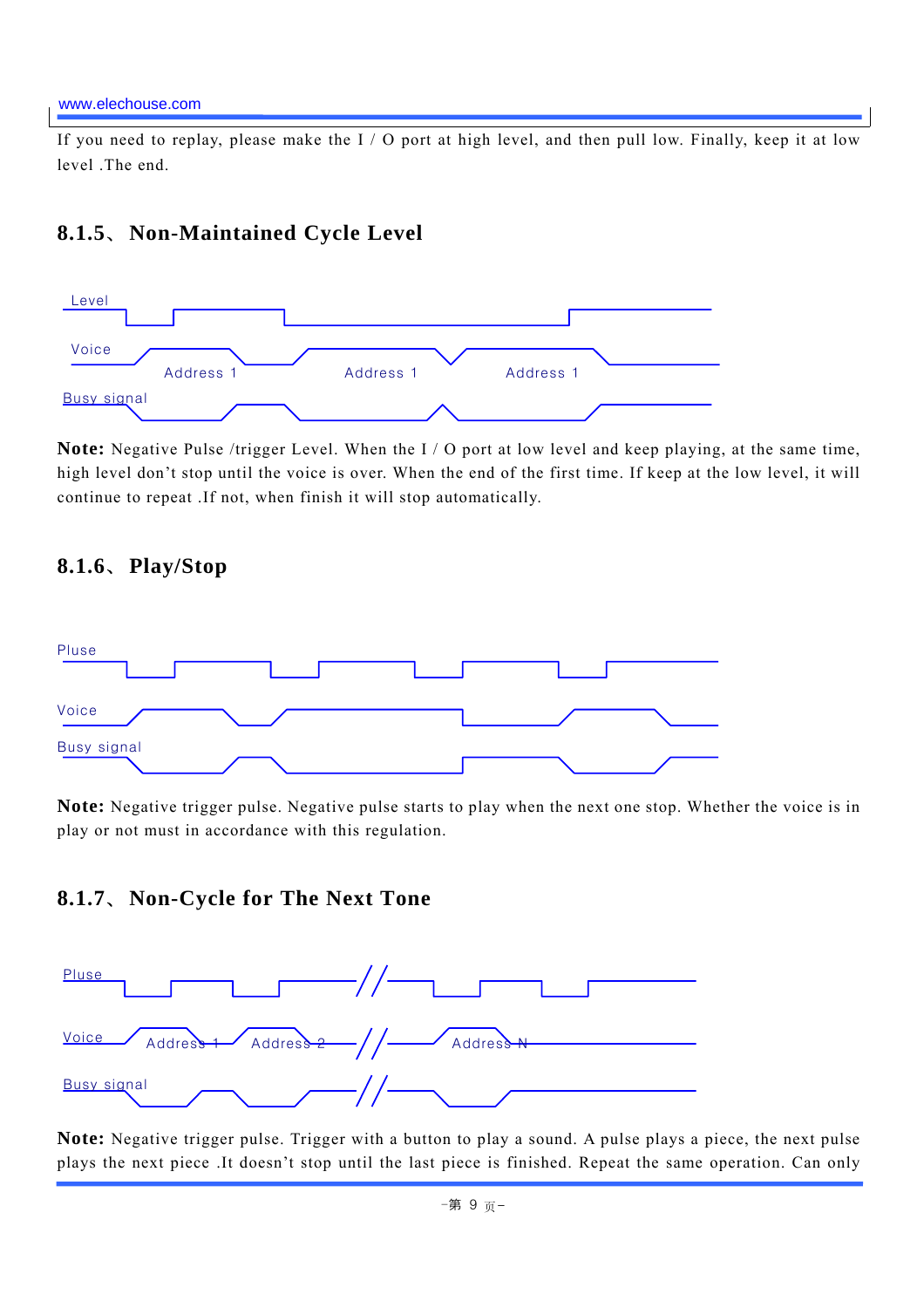play to the last.

#### **8.1.8**、**Non-Cycle for The Last Tone**



**Note:** Negative trigger pulse. Trigger with a button to play a sound. A pulse plays a piece, the next pulse plays the last piece. No longer trigger forward when the front voice is over. Repeat the operation, can only play to the last.

### **8.1.9**、**Cycle for The Next Tone**



**Note:** Negative trigger pulse. Trigger with a button to play a sound. A pulse plays a piece , the next pulse plays the next piece. Repeat the operation. It will start again from the first piece when the last shows off. Loop continuously.

### **8.1.10**、**Cycle for The Last Tone**

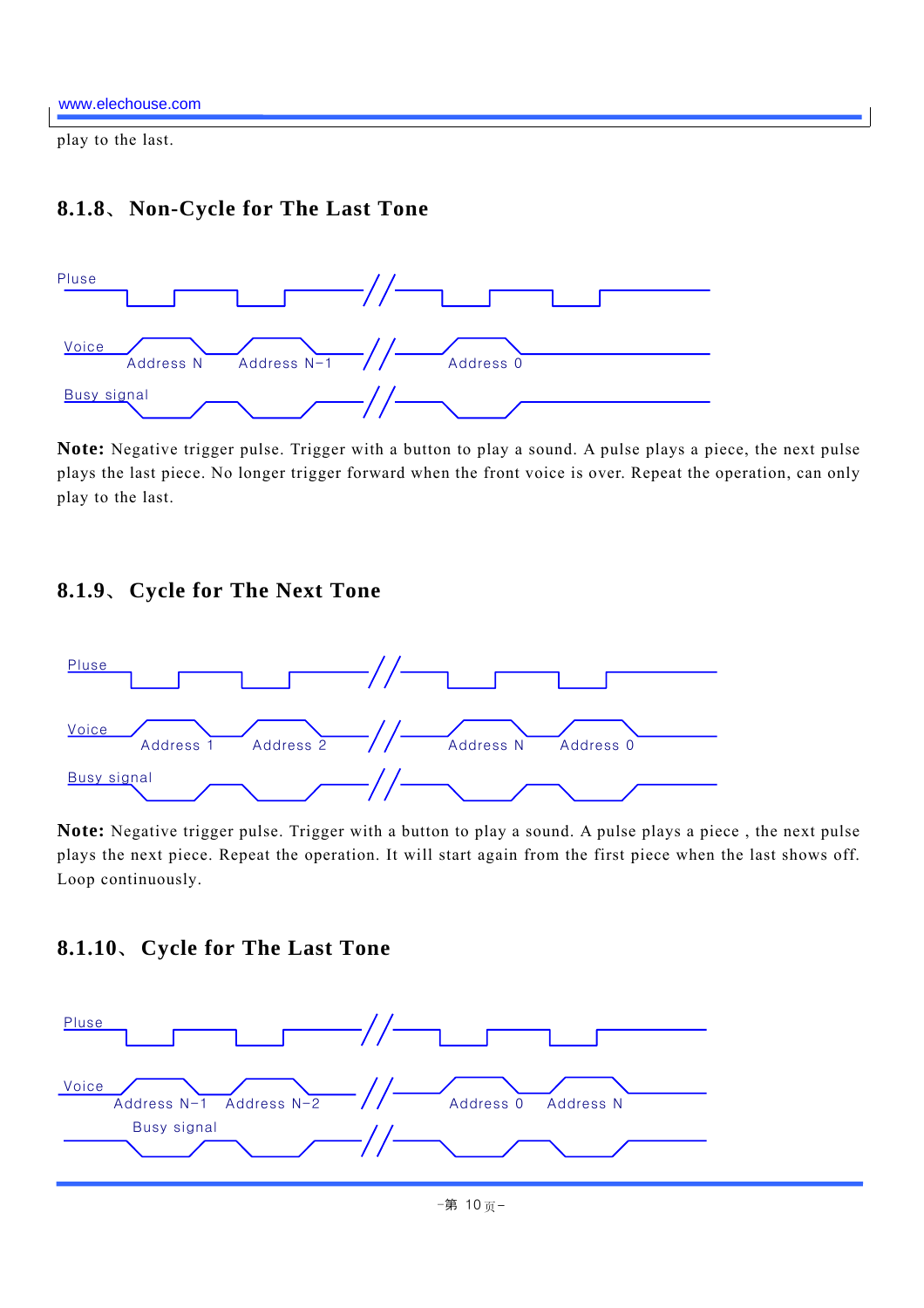**Note:** Negative trigger pulse. Trigger with a button to play a sound. A pulse plays a piece, the next pulse plays the last piece. Repeat the operation. It will start again from the last piece when the front shows off. Loop continuously.

#### **8.1.11**、**Pause**



**Note:** Negative trigger pulse. The first pulse voice is playing but in a suspended state. The second pulse still working, which triggers the suspension of the voice. BUSY remain in this state.

#### **8.1.12**、**Stop**



**Note:** Negative trigger pulse. Stopped the voice, which is playing . Trigger once again invalidly when the voice is stopped.

### **8.2**、**One-Wire Serial Port Control Mode**

Send data through a data line. One-wire serial port can control voice play, stop, volume adjustment and directly trigger, etc.  $P00 \sim P02$  I/O port can select screen or any trigger mode.

#### **8.2.1**、**Port Allocation Table**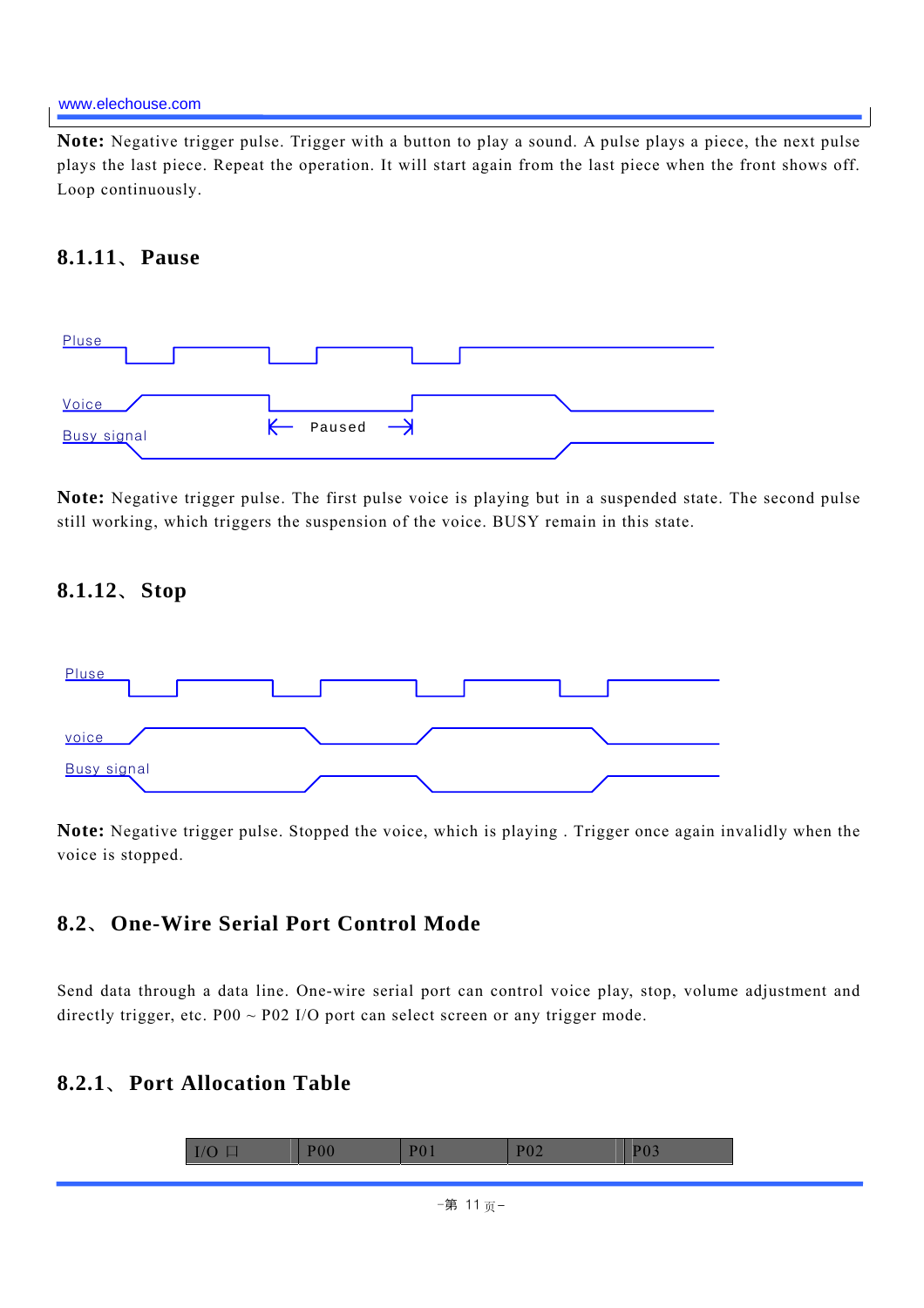www.elechouse.com

| function |  | Key-press   Key-pressK   Key-pressK3   DATA |  |
|----------|--|---------------------------------------------|--|
|          |  |                                             |  |

### **8.2.2**、**Order and Speech Cording**

| Commend        | <b>Functions</b> | Descriptions                                                        |
|----------------|------------------|---------------------------------------------------------------------|
| code           |                  |                                                                     |
| $EOH \sim E7H$ | volume           | 8 volume can be adjusted, EOH is minimum, E7H is the largest volume |
|                | adjustment       | when working or standby.                                            |
| F2H            | Cycle play       | the current voice addresses can be recycled When working.           |
| <b>FEH</b>     | Stop playing     | Voice command to stop playing                                       |

### **8.2.3**、**Voice Address Correspondence**

| Data (hex) | functions                   |
|------------|-----------------------------|
| 00H        | Play the zero piece voice   |
| 01H        | Play the first piece voice  |
| 02H        | Play the second piece voice |
| .          | .                           |
| D9H        | Play the 217th piece voice  |
| <b>DAH</b> | Play the 218th piece voice  |
| <b>DBH</b> | Play the 219th piece voice  |

### **8.2.4**、**Control Time Sequence Chart**

One-wire serial port only through a data communication line control time sequence. According to different duty cycle of levels represent different data bit. Firstly, data signals is drawned down 5ms, and then send data .The duty cycle of High level and low level 1:3 means data bit 0, if 3:1 means data bit 1, high in the former. Data signals send from low to high. When Send data, you just send address datum directly can trigger to play voice without sending command code and instruction.  $D0 \sim D7$  means an address or command data. 00H  $\sim$  DBH of data send address order. E0H  $\sim$  E7H is volume adjustment order. F2H is Loop orders. FEH orders to stop playing. Details of time sequence in the following diagram: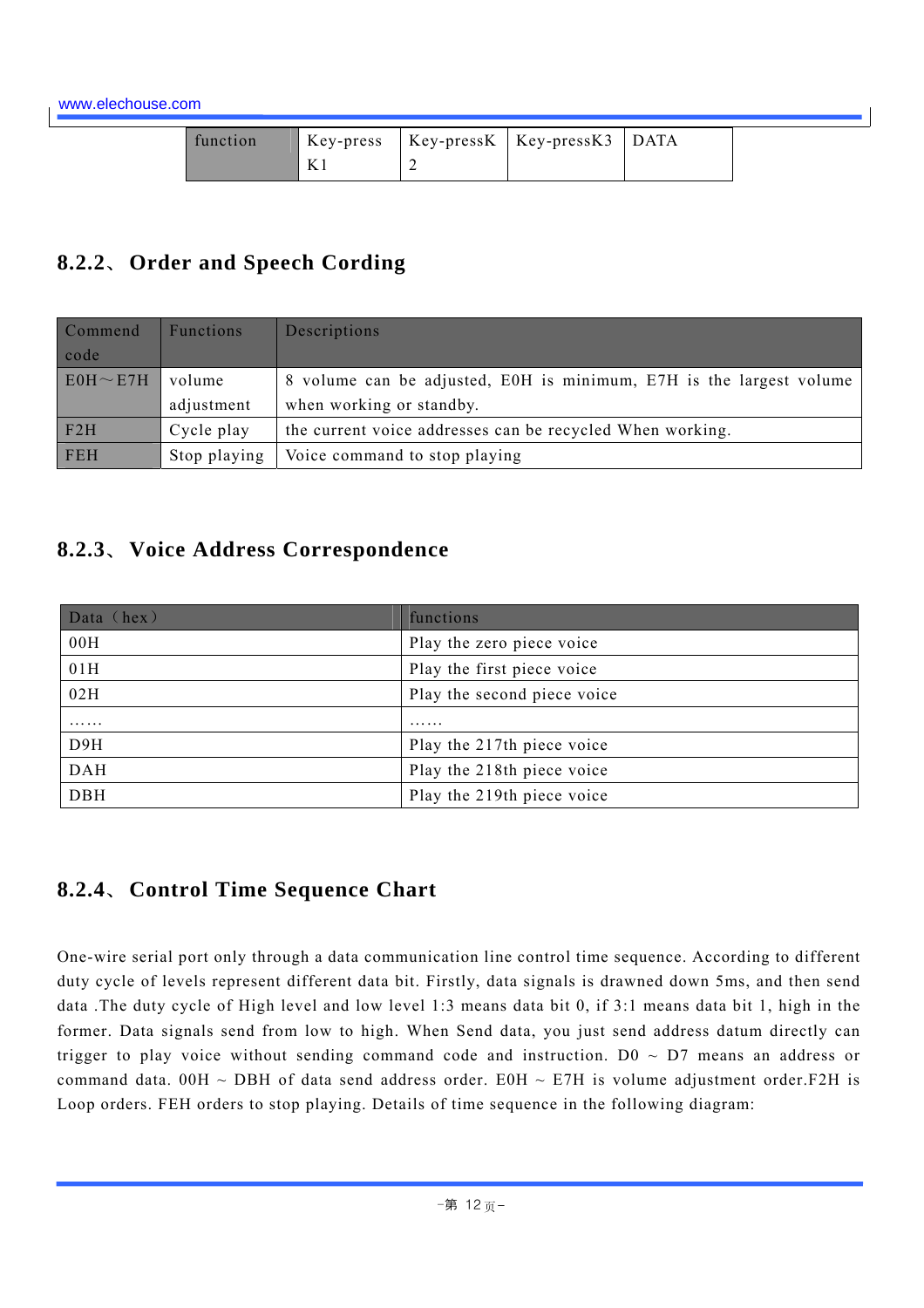



**Description:** WT588D-U can not enter dormant state under the one-wire serial interface. Therefore, using with caution when battery-powered .DATA is a communications line for one-wire serial interface, WT588D-U voice module begins to send data signals after current is switched on and wait 17ms.BUSY voice for the busy signal output. Wait for 20ms Data after sent successfully. And BUSY output will be to respond. Details of data bit duty cycle in the following chart:



## **8.2.5**、**The Example of 1-Wire Serial Port Control Time Sequence**

For example, Send time sequence of data 9CH chart in one-Wire Serial Port Control mode is show in figure:



### **8.2.6**、**Models of Procedure**

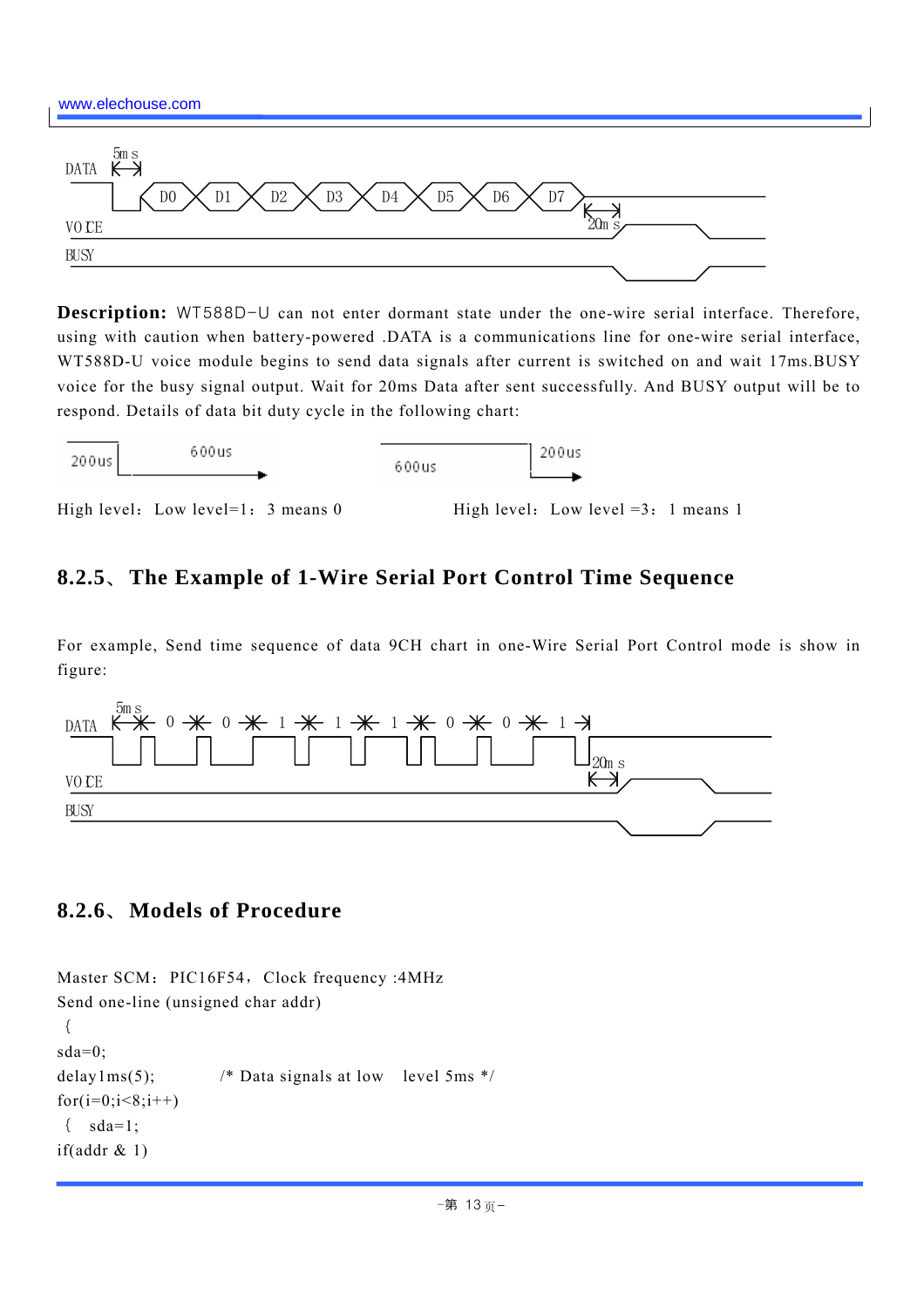{delay1us(600); /\* High level: Low level =600us: 200us, means data=1 \*/ sda=0; delay $1$ us $(200)$ ; } else{ delay1us(600);  $\frac{\text{# High level:} \text{Low level} = 200 \text{us:} \text{600} \text{us,} \text{means data} = 0 \text{ *}}{\text{600}}$ sda=0; delay $1$ us(200); } addr>>= $1;$ } sda= $1$ ;  $\}$ 

### **8.3**、**Three-Wire Serial Control mode**

 CS, DATA and CLK are composed of Three-Wire Serial Control mode .Time sequence according to SPI communication. Three-wire serial port can control command control and voice broadcast. All key-presses are not valid in the three-wire serial mode.

### **8.3.1**、**Port Allocation Methods**

|           | P <sub>00</sub> | DO.<br>v. | D∩∩                 | DΛ  |
|-----------|-----------------|-----------|---------------------|-----|
| Functions | $- - -$         | $\Lambda$ | $\cap$ $\cap$<br>◡◡ | ◡◡▴ |

### **8.3.2**、**Voice and Command Code Corresponding to Table**

| Comman                     | <b>Functions</b> | Description                                                         |
|----------------------------|------------------|---------------------------------------------------------------------|
| d Code                     |                  |                                                                     |
| E <sub>0</sub> H<br>$\sim$ | Volume           | 8 volume can be adjusted, EOH is minimum, E7H is the largest volume |
| E7H                        | adjustment       | when working or standby.                                            |
| F2H                        | Cycle play       | The current voice addresses can be recycled When working.           |
| FEH                        | Stop playing     | Voice command to stop playing                                       |

### **8.3.3**、**Voice Address Corresponds**

| data (hex) | functions                   |
|------------|-----------------------------|
| 00H        | Play the zero piece voice   |
| 01H        | Play the first piece voice  |
| 02H        | Play the second piece voice |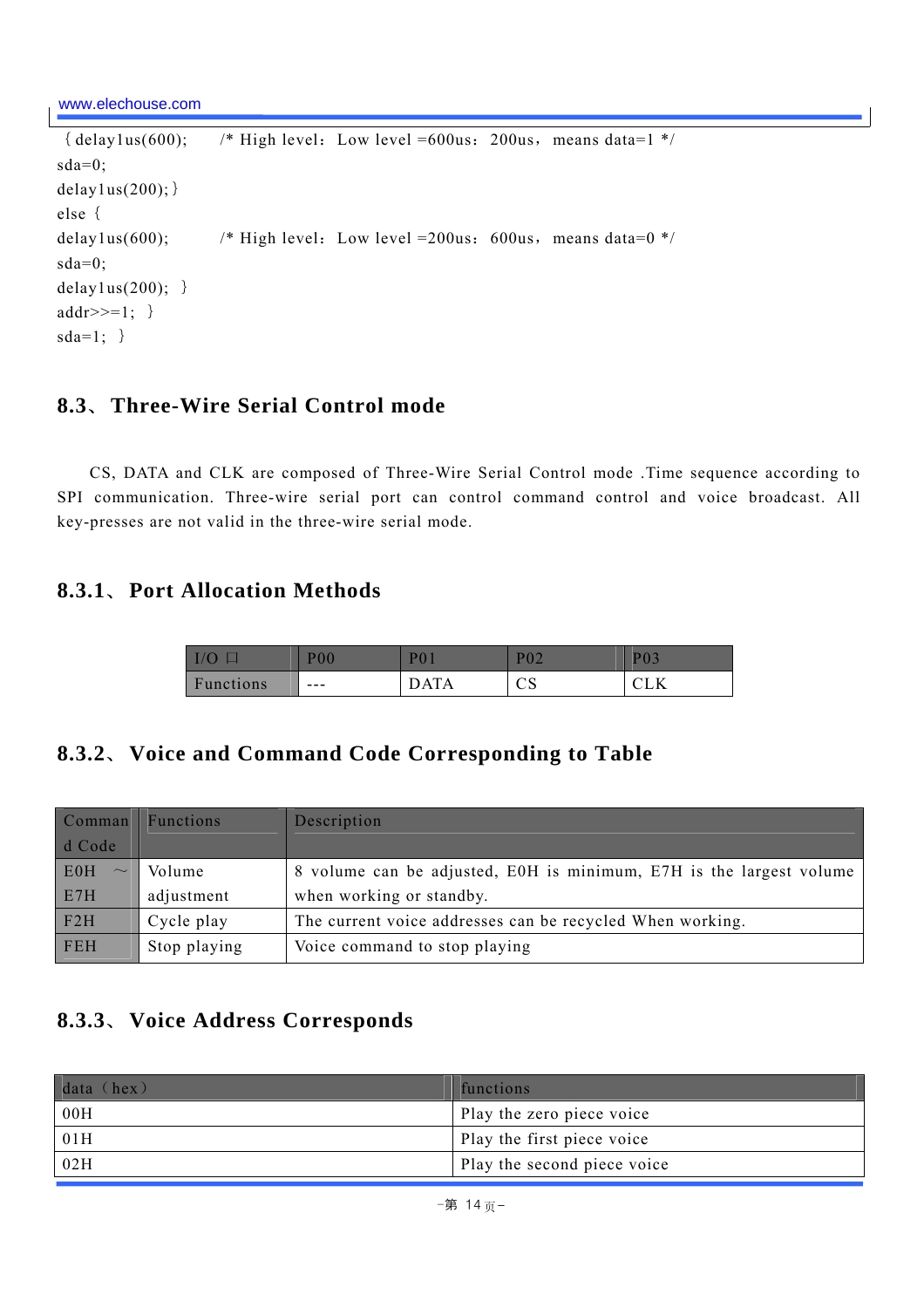| www.elechouse.com |                            |  |
|-------------------|----------------------------|--|
| .                 | .                          |  |
| D9H               | Play the 217th piece voice |  |
| DAH               | Play the 218th piece voice |  |
| DBH               | Play the 219th piece voice |  |

### **8.3.4**、**Three-Wire Serial Port Control Time Sequence**

CS, CLK and DATA pins are composed of Three-Wire Serial Control mode .Time sequence follows to SPI communication. CS downs to 5ms in order to wake-up WT588D-U voice module. Low bit receives data at the rising edge of CLK in the first place. Clock cycles between the range of  $100us \sim 2ms$ , recommended 300us. The BUSY voice outputs in response to the successful reception of data. Data signals send from low to high. When Send data, you just send address datum directly can trigger to play voice without sending command code and instruction. D0  $\sim$  D7 means an address or command data. 00H  $\sim$  DBH of data send address order. E0H  $\sim$  E7H is volume adjustment order. F2H is Loop orders. FEH orders to stop play. Details of time sequence in the following diagram:



**Description:** WT588D-U voice module begins to send data signals after current is switched on and wairt 17ms.

### **8.3.5**、**Models of Procedure**

```
(Master SCM PIC16F54, System frequency 4MHz)
     Send threelines(unsigned char addr) 
     \{c\ s=0;delay1ms(5); \frac{1}{2} /* Chip select signal keep low level 2ms */
    for(i=0; i<8; i++))
     \{ scl=0;
    if(addr & 1)sda=1;
     else sda=0; 
    addr \geq 1:
```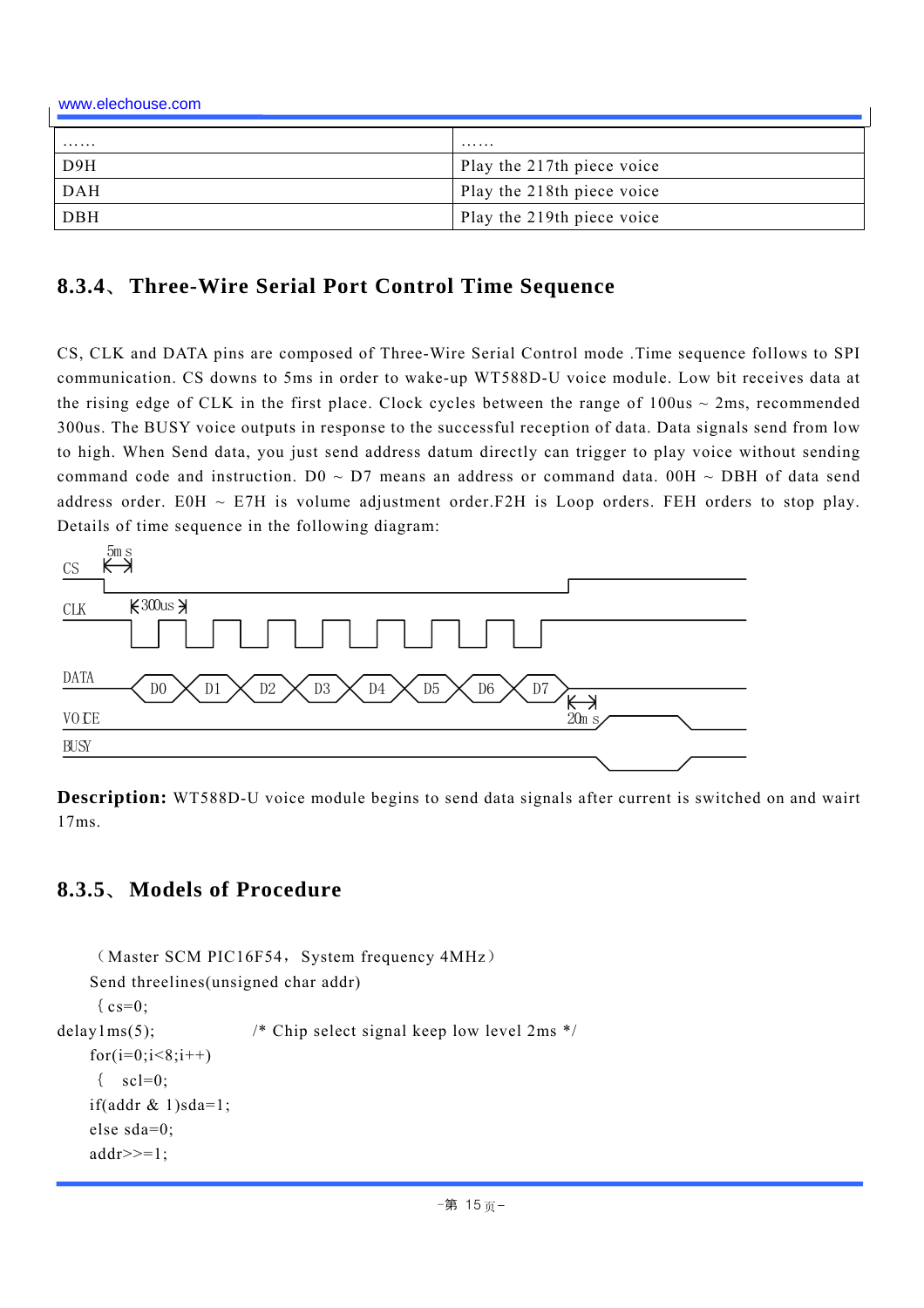delay1us(300);  $\frac{\text{800}}{\text{800}}$  /\* Clock cycle 300us \*/  $scl=1$ ; delay1us(300);  $\}$  $cs=1$ ; }

**9**、**Typical Application Circuit** 

### **9.1**、**Typical Application Circuit of Key to Control(PWM output**,**5V Supply**)



**9.2**、**Typical Application Circuit of Keys to Control**(**PWM output**,**3.3V Supply**)

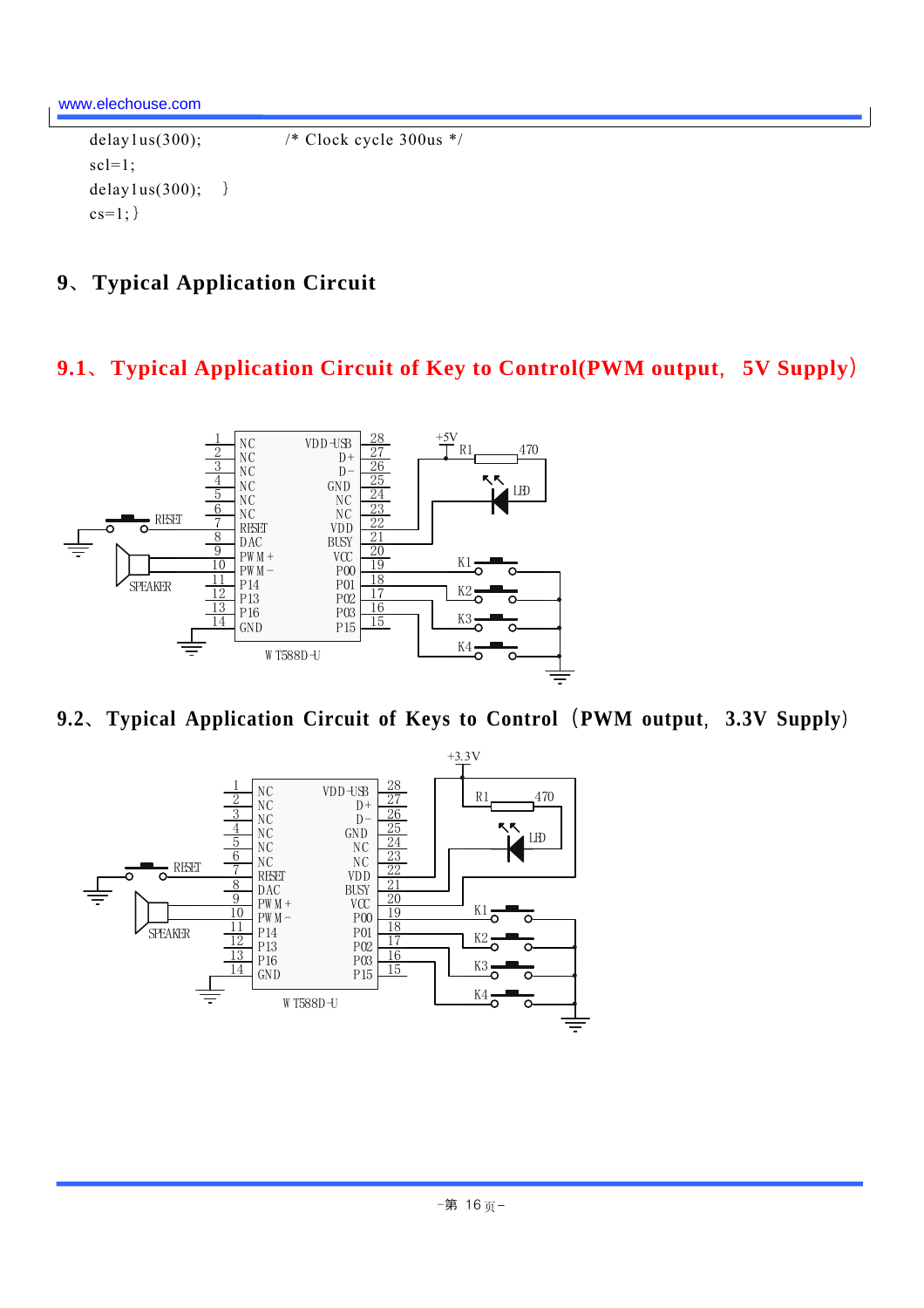### **9.3** 、 **Typical Application Circuit of Keys to Control** ( **DAC output** )



**Note:** DAC output port together with the ground, which connect with a 1.2K resistor and capacitor 104. when use DAC output way, and then the audio signal re-entering amplifier part, as circuit diagram of R2, R6 shown.

### **9.4**、**Typical Application of one-line Serial Control Circuit (PWM out**)



### **9.5**、**Typical Application of First-line Serial Control Circuit**(**DAC Output**)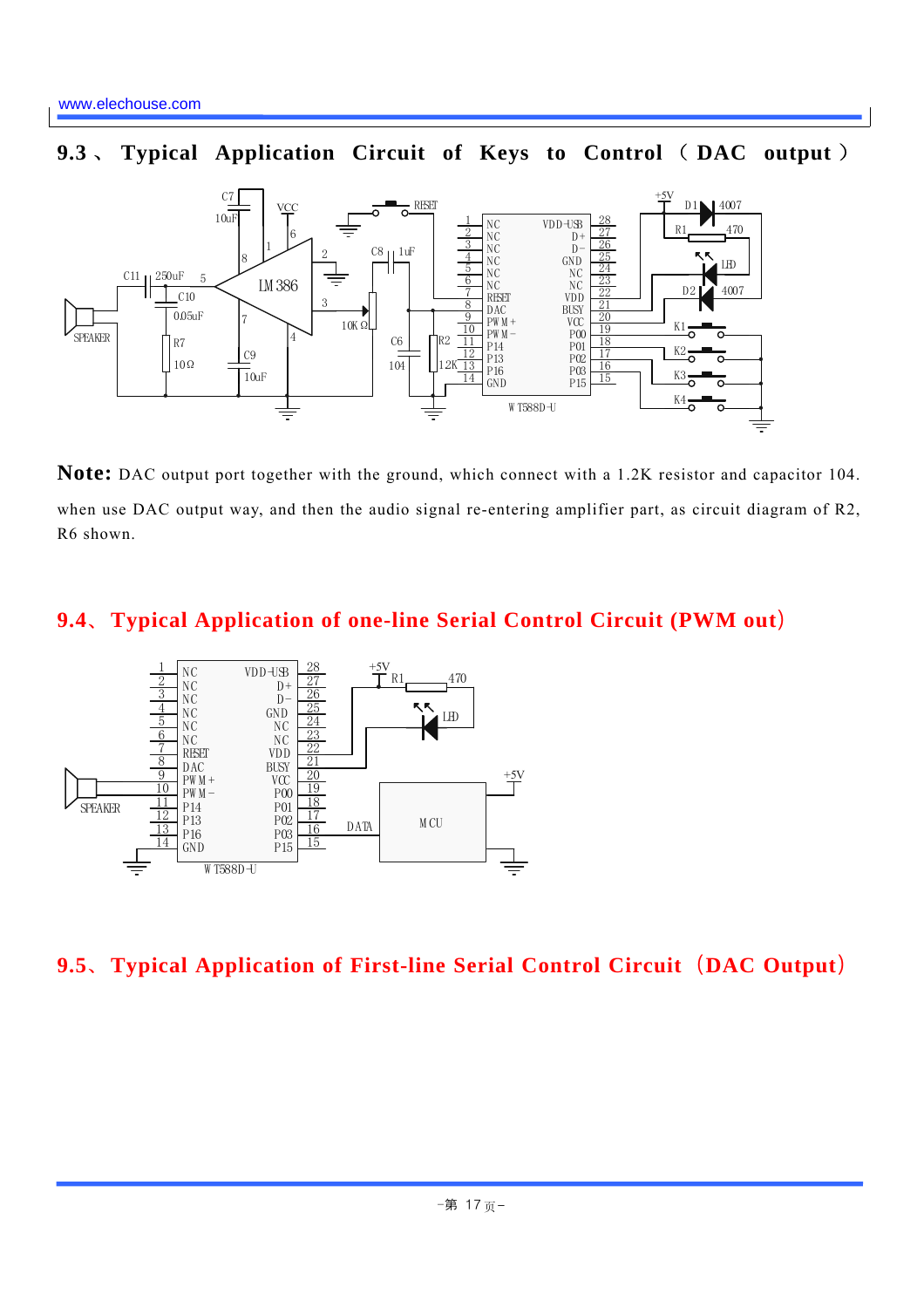

**Note:** DAC output port together with the land , which connect with a 1.2K resistor and capacitor 104. when use DAC output way, and then the audio signal re-entering amplifier part, as circuit diagram of R2, R6 shown.

### **9.6** 、 **0ne-Wire Serial Port MCU5V Power/ Module 3.3V Power Supply**

### **Application circuit (PWM output)**

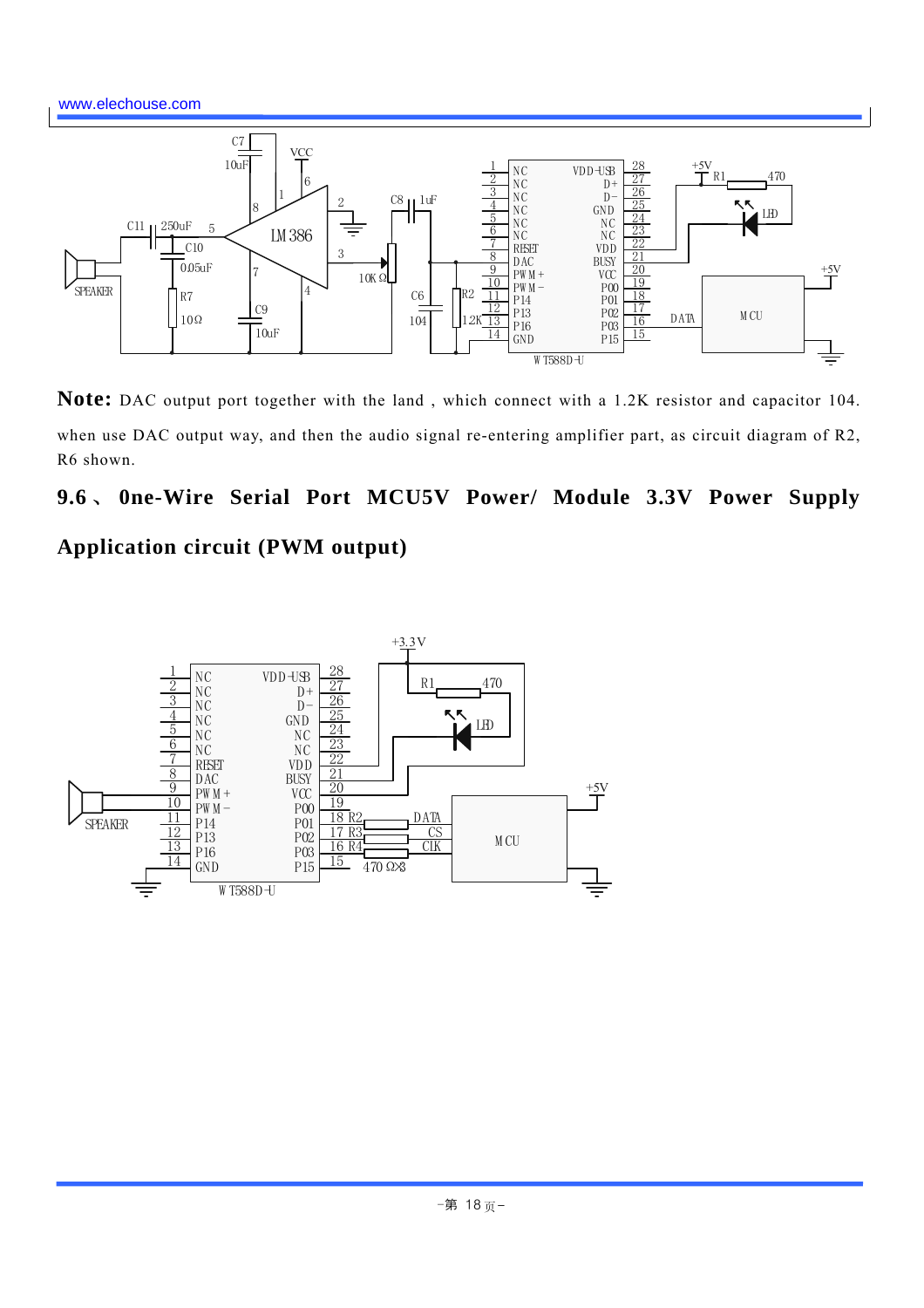



**9.8**、**Three-wire serial control of a typical application circuit (DAC output)**



**Note:** DAC output port together with the ground, which connect with a 1.2K resistor and capacitor 104. When use DAC output way, and then the audio signal re-entering amplifier part, as circuit diagram of R2, R6 shown.

9.9、Three-wire serial MCU5V power / module 3.3V power supply application circuit (PWM output)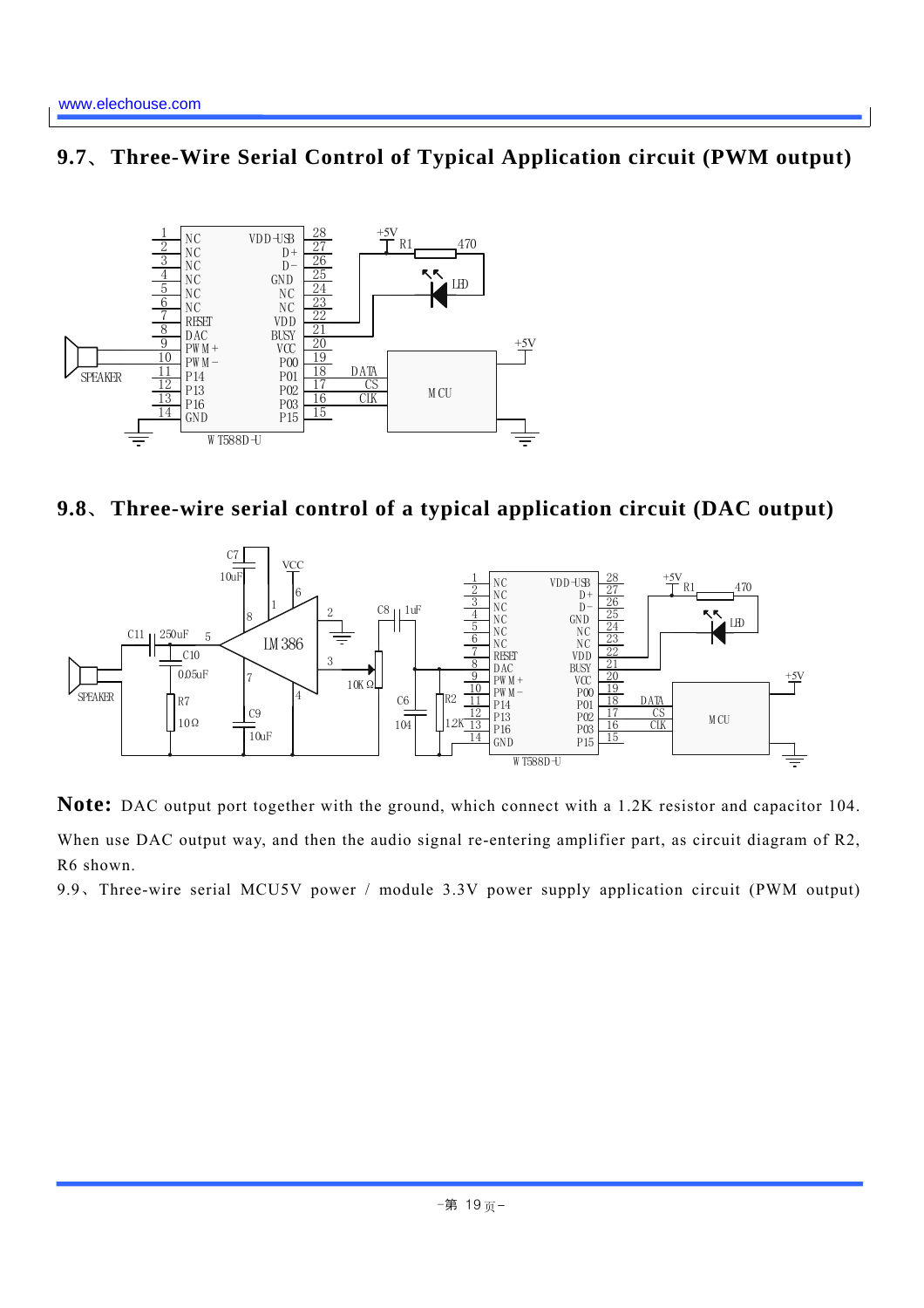

### **10**、**Control procedures**

### **10.1**、**One-wire serial control of assembler**

**Description:** This procedure is test program. Please change the IO port of MCU according to Practical application.

```
 ORG 0000H
```

| KEY EQU P1.1     |  | $\vdots$ Button pin                                     |
|------------------|--|---------------------------------------------------------|
| SDA EQU P3.0     |  | Data pin                                                |
| DAIFAZHI EQU 50H |  | A temporary address for Code value                      |
|                  |  | MOV DAIFAZHI, $\#0H$ ; Code made the initial value of 0 |
| $MOV$ $R5,#8$    |  | : 8-bit Circulation of Fat Code                         |

MAIN:

|                  | <b>JB KEY, MAIN</b> |                                                                          |
|------------------|---------------------|--------------------------------------------------------------------------|
|                  | MOV $R6,#20$        | ;Delay 20MS                                                              |
|                  | LCALL DELAYIMS      |                                                                          |
|                  | <b>JB KEY, MAIN</b> | ; Buffeting button to judgment                                           |
|                  | JNB KEY, \$         | Wait for button release                                                  |
|                  | LCALL one-line      | ; Transfer one-wire fat code Subroutine                                  |
|                  | INC DAIFAZHI        | ; Code value plus 1 fat                                                  |
|                  | MOV A, DAIFAZHI     |                                                                          |
|                  |                     | CJNE $A$ ,#220, XX2; Whether reach max 220 of the Voice paragraph or not |
| $XX2$ : JC $XX3$ |                     |                                                                          |
|                  | MOV DAIFAZHI,#0H    |                                                                          |
| XX3: LIMP MAIN   |                     |                                                                          |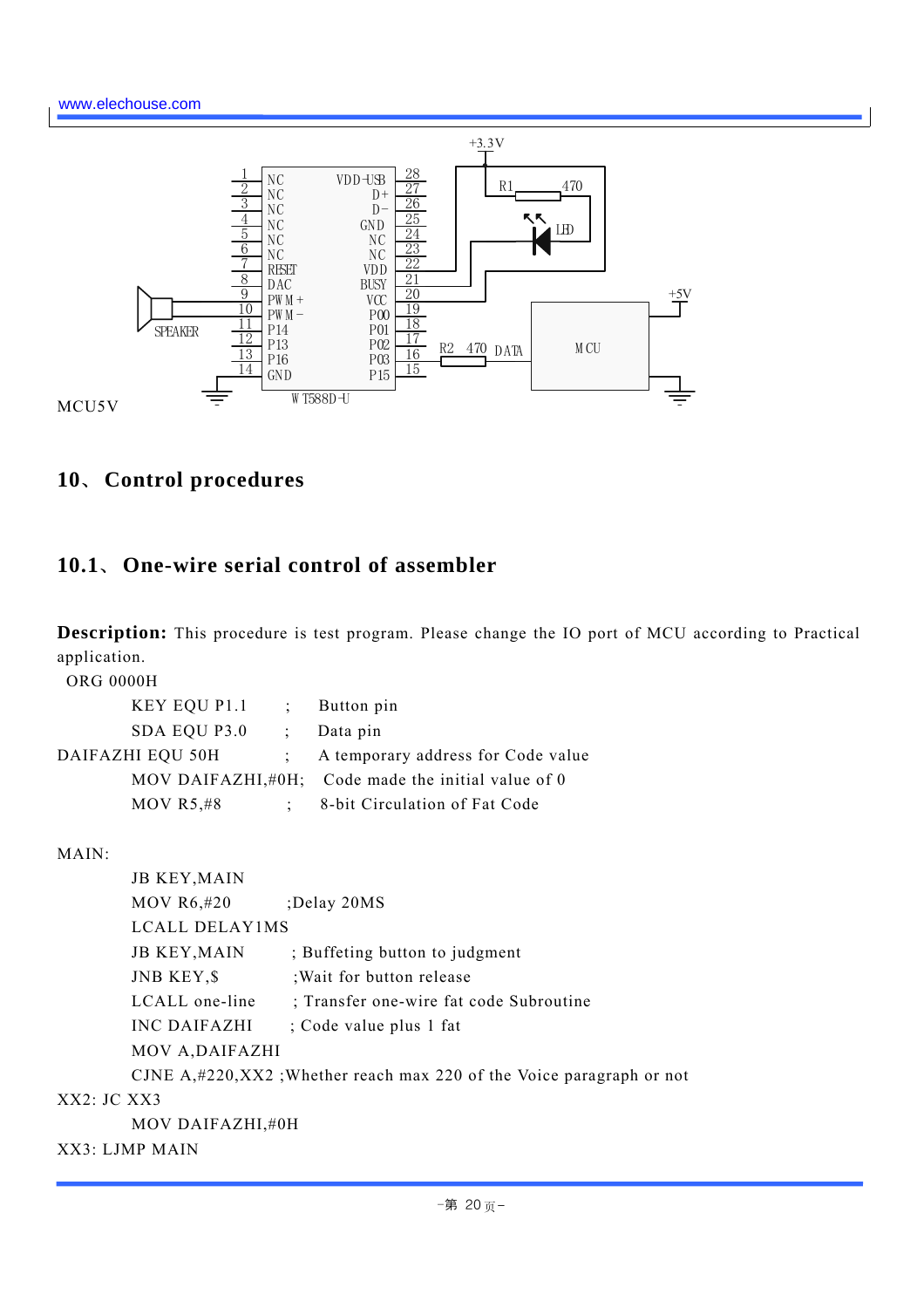One-line: ;//// one-wire fat code Subroutine CLR SDA MOV R6,#5 ; Delay 5MS LCALL DELAY1MS MOV A, DAIFAZHI LOOP: SETB SDA RRC A JNC DIDIANPIN ; High level pulse High: Low=3:1 LCALL DELAY200US LCALL DELAY200US LCALL DELAY200US CLR SDA LCALL DELAY200US LJMP LOOP1 DIDIANPIN ; Low level pulse High: Low =1:3 LCALL DELAY200US CLR SDA LCALL DELAY200US LCALL DELAY200US LCALL DELAY200US LOOP1: DJNZ R5,LOOP MOV R5,#08H SETB SDA RET DELAY200US: MOV R6,#100 ; Delay Subroutine 400US DJNZ R6,\$ RET DELAY1MS: ; Delay Subroutine 1ms, help R6 evaluate, Modified to extend the time

> L1: MOV R7,#248 DJNZ R7,\$ DJNZ R6,L1 RET

END

10.2、One-wire serial control of C-voice procedures

Description: This procedure is test program.Please change the IO port of MCU according to Practical application.

#include  $\langle \text{at}89x2051.H \rangle$ sbit KEY=P1^1; /\* The 2<sup>nd</sup> of P1 port is P1\_1 \*/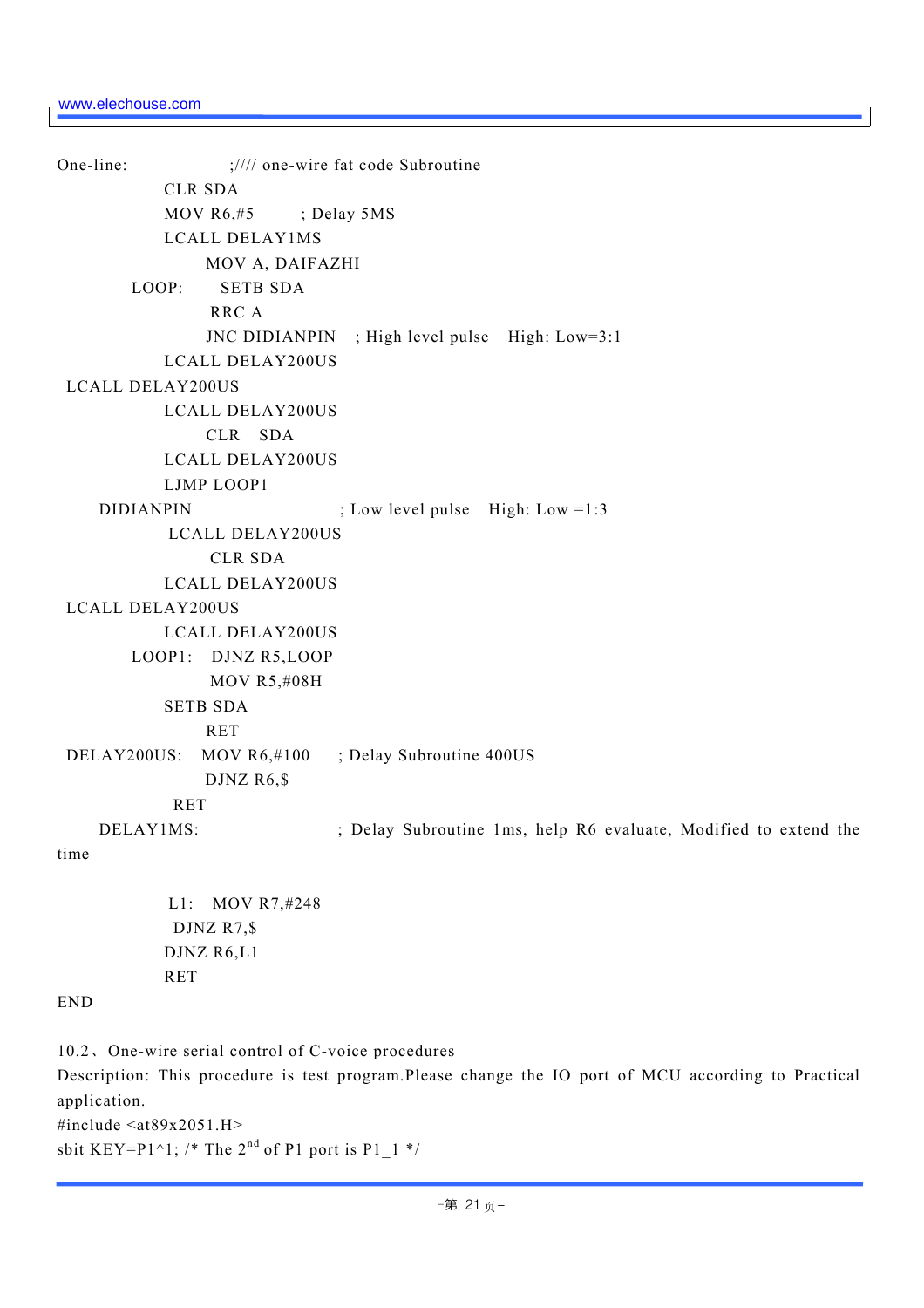```
sbit SDA=P3^0; /* The 4<sup>th</sup> of P3 port is P3_0 P3_0 */
void delay1ms(unsigned char count) //1MS delay time Subroutine 
{ 
     unsigned char i, j, k;
     for(k=count;k>0;k-1)for(i=2; i>0; i-1)
           for(j=248;j>0;j--);
} 
void delay100us(unsigned char count) //100US Delay time Subroutine 
{ unsigned char i; 
      unsigned char j; 
           for(i=count;i>0;i-)for(j=50; j>0; j-);
} 
Send_oneline(unsigned char addr) 
{ 
      unsigned char i; 
     SDA=0; delay1ms(5); /* delay 5ms */ 
     for(i=0; i<8; i++){SDA=1};
           if(addr & 1) 
               {delay100us(6); \frac{1}{8} /* 600us */
              SDA=0;delay100us(2); / \frac{\text{40000} \times 200 \text{ m/s}}{10000 \text{ s}} } 
           else { 
                delay100us(2); /* 200us */
              SDA=0;delay100us(6); \frac{1}{8} /* 600us */
 } 
          addr>>=1; }
          SDA=1;
} 
main() 
{unsigned char FD=0; 
      P3=0XFF; 
      while(1) 
           {
```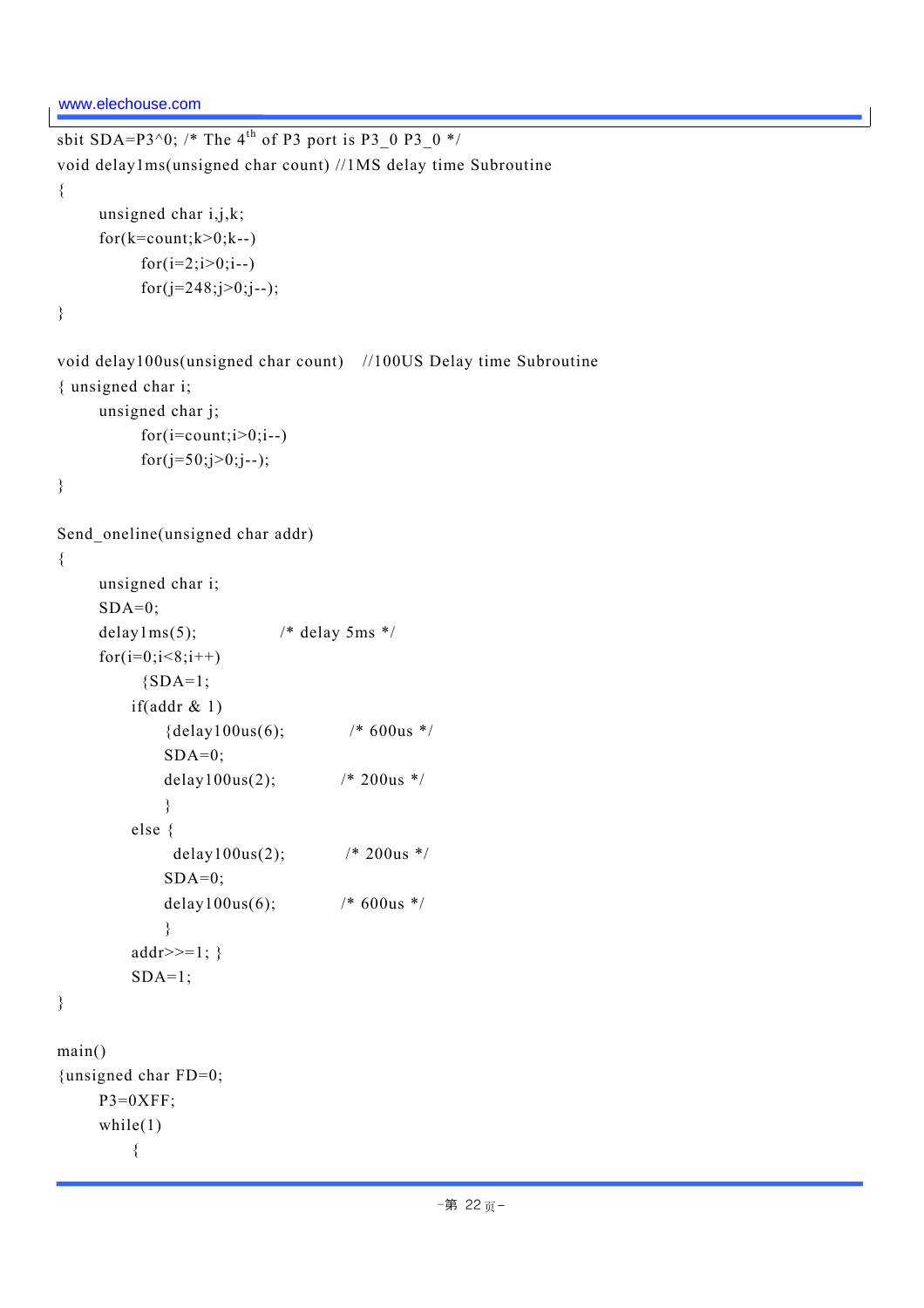```
if(KEY==0)\{ delay1ms(10); 
           if(KEY==0) \frac{1}{2} // Increase Code value of fat by button P1.1.
\{Send online (FD);
           FD++; if(FD==220) // 0ne-wire Serial port, the voice segment up to a maximum of 220 
     { 
                  FD=0;
 } 
              while(KEY==0); // Waiting for button release in order to avoid Miscarriage of justice
 } 
       }
```
### **10.3**、**Three-wire serial control of assembler**

Description: This procedure is test program.Please change the IO port of MCU according to Practical application.

| <b>ORG 0000H</b>             |                                                      |
|------------------------------|------------------------------------------------------|
| <b>KEY EQU P1.1</b>          | ; Button pin                                         |
| <b>EQU P3.1</b><br><b>CS</b> | ;CS trigger pin                                      |
| SCL EQU P3.2                 | :Clock pin                                           |
| SDA EQU P3.0                 | ;Data pin                                            |
|                              | DAIFAZHI EQU 50H; A temporary address for Code value |
|                              | MOV DAIFAZHI,#0H;Code made the initial value of 0    |
| MOV R5, #8                   | ;Code made the initial value of 0                    |
|                              |                                                      |

#### MAIN:

}

| <b>JB KEY, MAIN</b>   |                                                                            |
|-----------------------|----------------------------------------------------------------------------|
| MOV $R6,#20$          | ;Dalay time 20MS                                                           |
| <b>LCALL DELAY1MS</b> |                                                                            |
| JB KEY, MAIN          | ; Buffeting button to judgment                                             |
| JNB KEY, \$           | ; Wait for button release                                                  |
|                       | LCALL THREE LINE; Transfer three-wire fat code Subroutine                  |
| INC DAIFAZHI          | : Code value plus 1 fat                                                    |
| MOV A, DAIFAZHI       |                                                                            |
|                       | CJNE $A, \#220, XX2$ ; Whether reach max 220 of the Voice paragraph or not |
| $XX2$ : JC $XX3$      |                                                                            |

MOV DAIFAZHI,#0H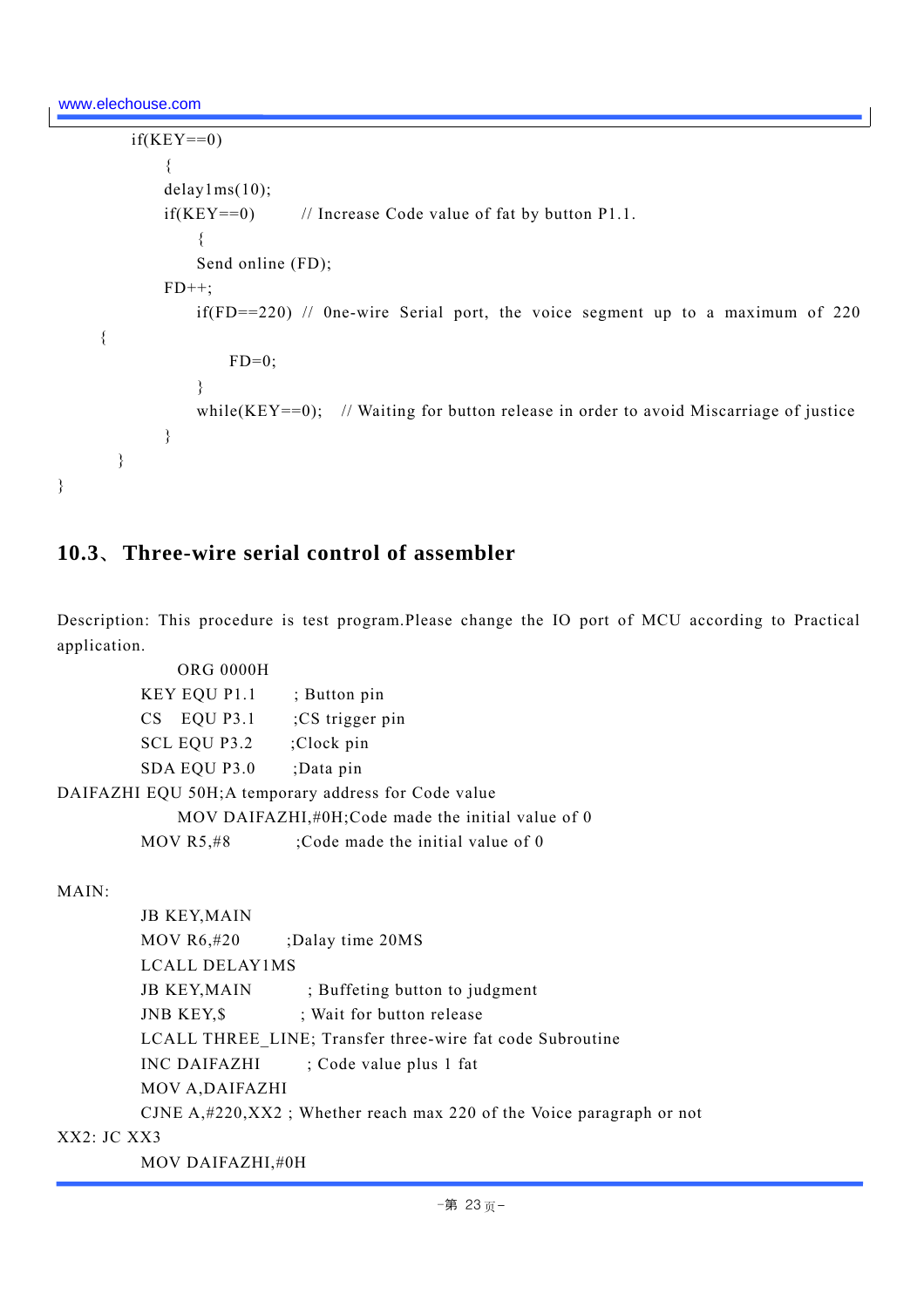```
www.elechouse.com
```
XX3: LJMP MAIN

THREE\_LINE:  $\frac{1}{1}$ ;//// three-wire fat code Subroutine CLR CS MOV R6,#5 ; Dalay time 5MS LCALL DELAY1MS MOV A,DAIFAZHI LOOP: CLR SCL RRC A MOV SDA,C LCALL DELAY50US SETB SCL LCALL DELAY50US DJNZ R5,LOOP MOV R5,#08H SETB CS RET DELAY50US: MOV R6,#150 ; Subroutine of dalay time 300US DJNZ R6,\$ RET DELAY1MS: ; Delay Subroutine 1ms, help R6 evaluate, Modified to extend the time L1: MOV R7,#248 L2: NOP NOP DJNZ R7,L2 DJNZ R6,L1 **RET** END

### **10.4**、**Three-wire serial control of C-voice procedures**

Description: This procedure is test program.Please change the IO port of MCU according to Practical application.

| #include $\langle \text{at} 89 \text{x} 51. \text{H} \rangle$ |                                             |
|---------------------------------------------------------------|---------------------------------------------|
| sbit KEY=P $1^1$ ; /*                                         | The $2^{nd}$ of P1 port is P1 1 */          |
| sbit $CS = P3^1$ ; /*                                         | The $3^{rd}$ of P3 port is P3 1 */          |
| sbit SCL=P3^2; $/*$                                           | The 4 <sup>th</sup> of P3 port is P3 $2$ */ |
| sbit SDA=P3^0; $/*$                                           | The $5^{th}$ of P3 port is P3 0 $*/$        |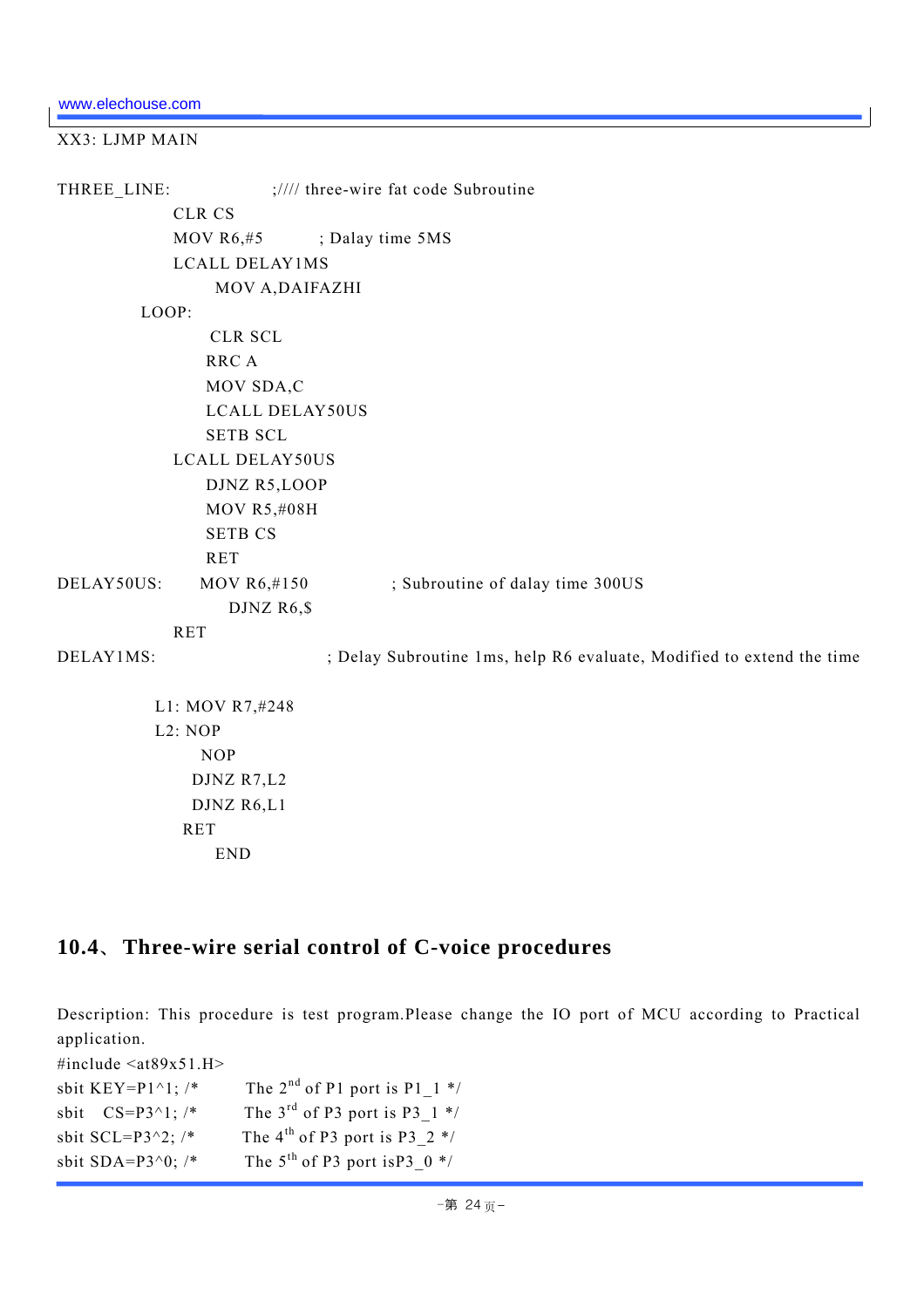```
//sbit DENG=P3^7; /* The 6<sup>th</sup> of P3 port is P3_5- */
void delay1ms(unsigned char count) //1MS Dalay time subroutine 
{ 
       unsigned char i, j, k;
       for(k=count;k>0;k-1)for(i=2; i>0; i-1)
           for(j=248;j>0;j--);
} 
void delay100us(void) //100US Dalay time subroutine 
{ 
        unsigned char j; 
            for(j=50;j>0;j--);
} 
Send_threelines(unsigned char addr) // three-wire fat code Subroutine 
        {unsigned char i; 
           CS=0:
            delay1ms(5); 
       for(i=0; i<8; i++){SCL=0;}if(addr & 1)SDA=1; else SDA=0; 
           addr>>=1;
            Delay300us(); /* 300us */ 
           SCL=1; Delay300us(); 
            } 
           CS=1; } 
main() 
{unsigned char FD=0; 
             P3=0XFF; 
            while(1)\left\{ \begin{array}{cc} 0 & 0 \\ 0 & 0 \end{array} \right\}if(KEY==0)\{ delay1ms(20); 
                 if(KEY==0) //Increase Code value of fat by button P1.1.
\{ Send three-line (FD);
```